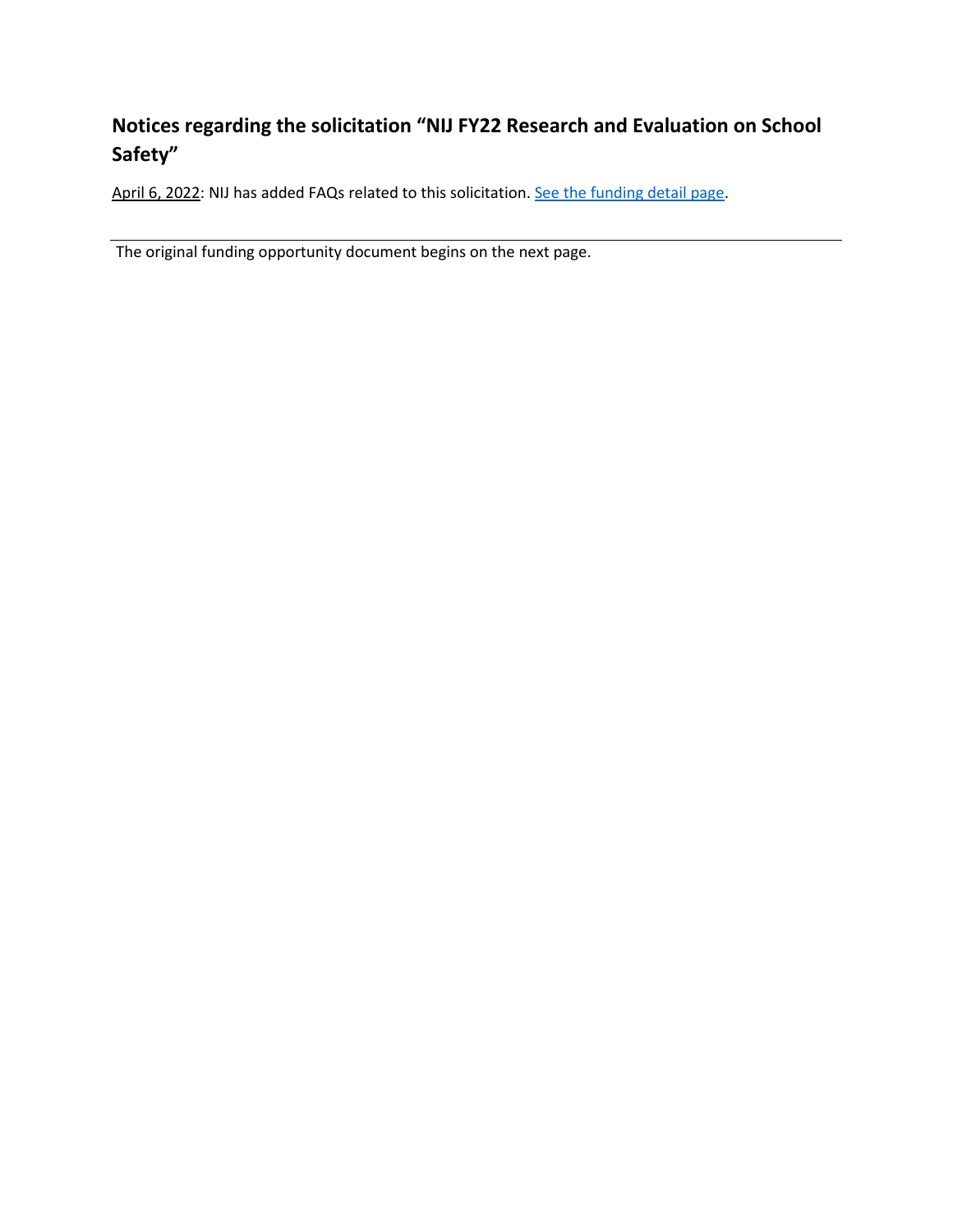OMB No. 1121-0329 Approval Expires 12/31/2023

U.S. Department of Justice Office of Justice Programs National Institute of Justice



## **NIJ FY22 Research and Evaluation on School Safety**

| <b>Assistance Listing Number #</b>      | 16.560                  |
|-----------------------------------------|-------------------------|
| <b>Grants.gov Opportunity Number:</b>   | O-NIJ-2022-171188       |
| <b>Solicitation Release Date:</b>       | March 07, 2022 2:30 PM  |
| <b>Version:</b>                         | 2                       |
| <b>Grants.gov Deadline:</b>             | April 25, 2022 11:59 PM |
| <b>Application JustGrants Deadline:</b> | May 09, 2022 8:59 PM    |

## **Overview**

The [U.S. Department of Justice](https://www.usdoj.gov/) (DOJ), [Office of Justice Programs](https://www.ojp.usdoj.gov/) (OJP), [National Institute of Justice](https://nij.ojp.gov/) (NIJ), seeks applications for funding for rigorous research and evaluation projects to: 1) study the root causes and consequences of school violence and 2) examine the impact and effectiveness of awards made for purposes authorized under the STOP School Violence Act. NIJ seeks to fill knowledge gaps in these two areas. This project furthers the DOJ's mission by supporting the development of new knowledge and tools to address the challenges of crime and justice in the United States.

This solicitation incorporates the [OJP Grant Application Resource Guide](https://www.ojp.gov/funding/Apply/Resources/Grant-App-Resource-Guide.htm) by reference. The OJP Grant Application Resource Guide provides guidance to applicants to prepare and submit applications to OJP for funding. **If this solicitation expressly modifies any provision in the OJP Grant Application Resource Guide, the applicant is to follow the guidelines in this solicitation as to that provision.** 

## **Solicitation Categories**

This solicitation does not include Solicitation Categories.

## **Eligible Applicants:**

City or township governments, County governments, For profit organizations other than small businesses, Independent school districts, Native American tribal governments (Federally recognized), Native American tribal organizations (other than Federally recognized tribal governments), Nonprofits having a 501(c)(3) status with the IRS, other than institutions of higher education, Nonprofits that do not have a 501(c)(3) status with the IRS, other than institutions of higher education, Private institutions of higher education, Public and State controlled institutions of higher education, Public housing authorities/Indian housing authorities, Small businesses, Special district governments, State governments, Other

## **Other**

For purposes of this solicitation, "state" means any state of the United States, the District of Columbia, the Commonwealth of Puerto Rico, the Virgin Islands, Guam, American Samoa, and the Commonwealth of the Northern Mariana Islands.

To advance Executive Order 13929 Safe Policing for Safe Communities, the Attorney General determined that all state, local, and university or college law enforcement agencies must be certified by an approved independent credentialing body or have started the certification process, to be eligible for FY 2022 DOJ discretionary grant funding. To become certified, the law enforcement agency must meet two mandatory conditions: (1) the agency's use-of-force policies adhere to all applicable federal, state, and local laws and (2) the agency's use-of-force policies prohibit chokeholds except in situations where use of deadly force is allowed by law. The certification requirement also applies to law enforcement agencies receiving DOJ discretionary grant funding through a subaward. For detailed information on this certification requirement, please visit [https://cops.usdoj.gov/SafePolicingEO](https://cops.usdoj.gov/SafePolicingEO%20) to access the Standards for Certification on Safe Policing for Safe Communities, the Implementation Fact Sheet, and the List of Designated Independent Credentialing Bodies.

> Page 1 of 21 O-NIJ-2022-171188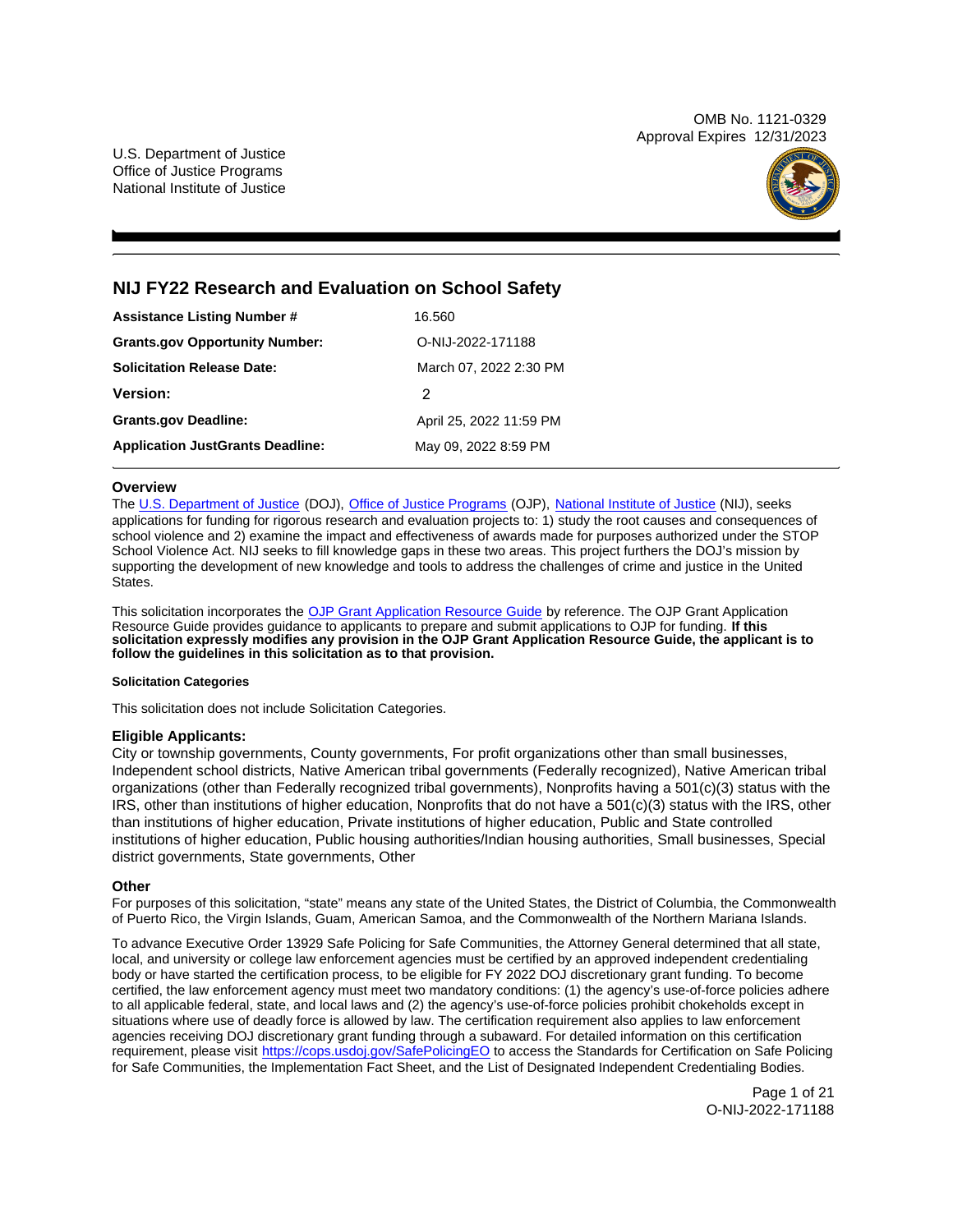<span id="page-2-0"></span>Foreign governments, foreign organizations, and foreign colleges and universities are not eligible to apply.

All recipients and subrecipients (including any for-profit organization) must forgo any profit or management fee.

NIJ will consider applications under which two or more entities would carry out the federal award; however, only one entity may be the applicant. Any others must be proposed as subrecipients (subgrantees). For additional information on subawards, see the [OJP Grant Application Resource Guide.](https://www.ojp.gov/funding/Apply/Resources/Grant-App-Resource-Guide.htm)

NIJ may elect to fund applications submitted under this FY 2022 solicitation in future fiscal years, dependent on, among other considerations, the merit of the applications and the availability of appropriations.

## **Contact Information**

For technical assistance with submitting the Application for Federal Assistance standard form (SF)**-**424 and a Disclosure of Lobbying Activities form (SF-LLL) in [Grants.gov](https://Grants.gov), contact the [Grants.gov](https://Grants.gov) Customer Support Hotline at 800-518-4726, 606-545-5035, [Grants.gov Customer Support,](https://www.grants.gov/web/grants/support.html) or [support@grants.gov.](mailto:support@grants.gov) The [Grants.gov](https://Grants.gov) Support Hotline operates 24 hours a day, 7 days a week, except on federal holidays.

For technical assistance with submitting the full application in DOJ's Justice Grants System (JustGrants), contact the JustGrants Service Desk at 833-872-5175 or [JustGrants.Support@usdoj.gov.](mailto:JustGrants.Support@usdoj.gov) The JustGrants Service Desk operates 5 a.m. to 9 p.m. eastern time Monday-Friday and 9 a.m. to 5 p.m. Saturday, Sunday, and Federal holidays.

For assistance with any other requirements of this solicitation, contact the OJP Response Center by telephone at 800-851 3420 or TTY: 301-240-6310 (hearing impaired only), or by email at [grants@ncjrs.gov.](mailto:grants@ncjrs.gov) The OJP Response Center hours of operation are 10:00 a.m. to 6:00 p.m., eastern time Monday–Friday, and 10:00 a.m. to 8:00 p.m. on the solicitation closing date.

## **Submission Information**

Applications will be submitted to DOJ in two steps:

**Step 1:** Applicants must submit by the [Grants.gov](https://Grants.gov) deadline the required Application for Federal Assistance standard form (SF)-424 and a Disclosure of Lobbying Activities (SF-LLL) form when they register in [Grants.gov](https://Grants.gov) at [https://www.grants.gov/web/grants/register.html.](https://www.grants.gov/web/grants/register.html) To register in [Grants.gov](https://Grants.gov), applicants will need to obtain a Data Universal Numbering System (DUNS) and System for Award Management (SAM) registration or renewal.

Beginning April 4, 2022, the Federal government will cease using the Data Universal Numbering System (DUNS) number to uniquely identify entities. At that point, entities doing business with the Federal government will use a Unique Entity Identifier (UEI) created in SAM.gov. If your entity is currently registered in SAM.gov, your UEI has already been assigned and is viewable in SAM.gov. This includes inactive registrations. For additional information, see the Unique Entity Identifier [Update](https://www.gsa.gov/about-us/organization/federal-acquisition-service/office-of-systems-management/integrated-award-environment-iae/iae-systems-information-kit/unique-entity-identifier-update) and the [OJP Grant Application Resource Guide.](https://www.ojp.gov/funding/apply/ojp-grant-application-resource-guide#unique-entity)

**Step 2:** Applicants must then submit the **full application,** including attachments, in JustGrants at [JustGrants.usdoj.gov.](https://justicegrants.usdoj.gov/) To be considered timely, the full application must be submitted in JustGrants by the JustGrants application deadline. OJP encourages applicants to review the "How to Apply" section in the [OJP Grant Application Resource Guide](https://www.ojp.gov/funding/apply/ojp-grant-application-resource-guide#apply) and the [JustGrants website](https://justicegrants.usdoj.gov/news) for more information, resources, and training.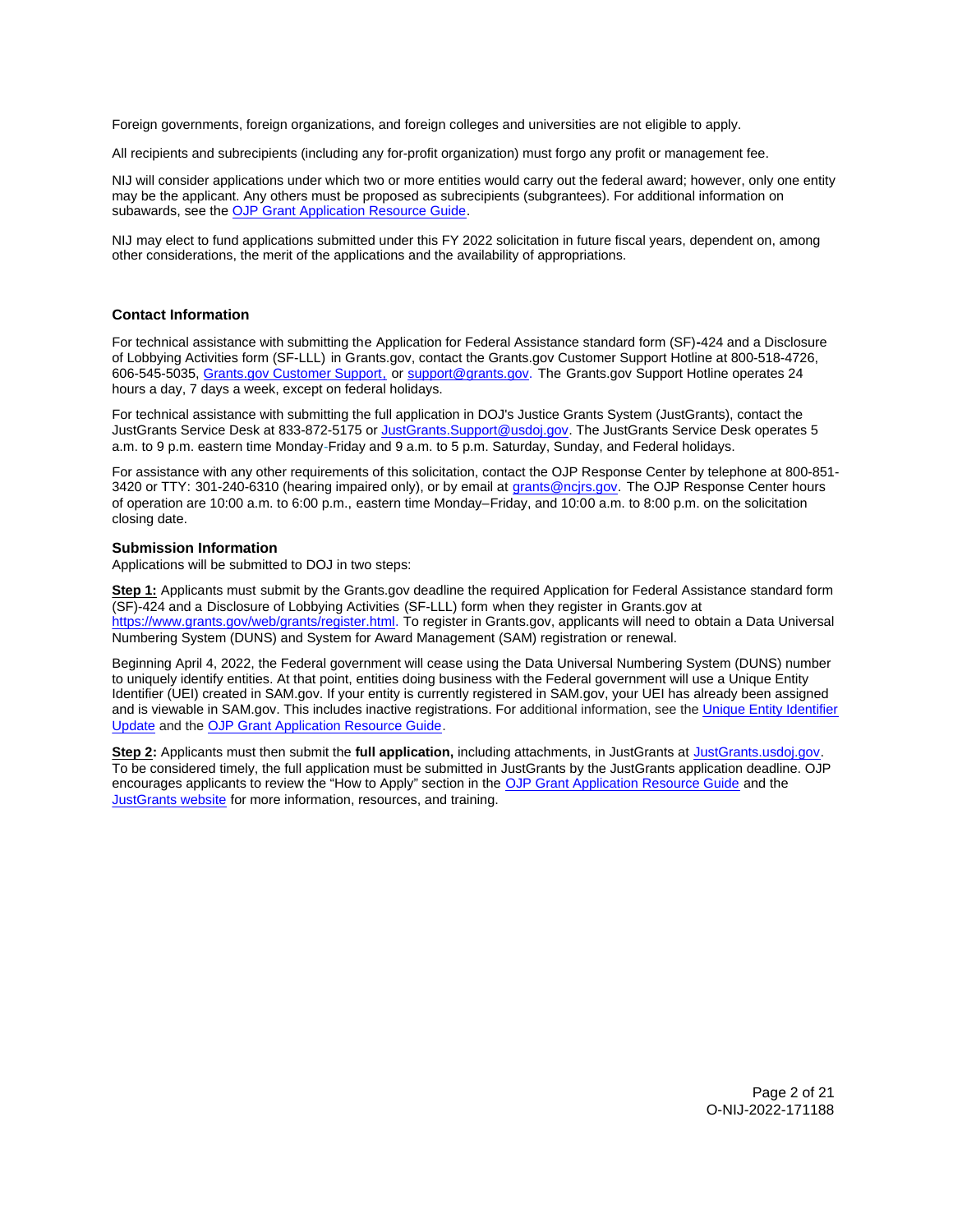# **Contents**

| Contact Information                                                                     | $\overline{2}$   |
|-----------------------------------------------------------------------------------------|------------------|
| <b>Program Description</b>                                                              | $5\phantom{.0}$  |
| Overview                                                                                | 5                |
| <b>Statutory Authority</b>                                                              | 5                |
| Specific Information                                                                    | $\mathbf 5$      |
| Goals, Objectives, Deliverables, and Timeline                                           | $\overline{7}$   |
| Evidence-Based Programs or Practices                                                    | 7                |
| <b>Priority Areas</b>                                                                   | 7                |
| <b>Federal Award Information</b>                                                        | 8                |
| Awards, Amounts and Durations                                                           | 8                |
| <b>Continuation Funding Intent</b>                                                      | 8                |
| Availability of Funds                                                                   | 8                |
| <b>Types of Awards</b>                                                                  | 9                |
| Financial Management and System of Internal Controls                                    | 9                |
| <b>Budget Information</b>                                                               | 9                |
| Cost Sharing or Matching Requirement                                                    | 9                |
| Pre-agreement Costs (also known as Pre-award Costs)                                     | 9                |
| Limitation on Use of Award Funds for Employee Compensation: Waiver                      | $\boldsymbol{9}$ |
| Prior Approval, Planning, and Reporting of Conference/Meeting/Training Costs            | $\boldsymbol{9}$ |
| Costs Associated with Language Assistance (if applicable)                               | $\boldsymbol{9}$ |
| Anticipated Number of Awards                                                            | $\boldsymbol{9}$ |
| Maximum Dollar Amount for each Award                                                    | 10               |
| Period of Performance Duration                                                          | 10               |
| <b>Eligibility Information</b>                                                          | 10               |
| Application and Submission Information                                                  | 10               |
| Information to Complete the Application for Federal Assistance (SF-424)                 | 10               |
| Standard Applicant Information (JustGrants 424 and General Agency Information)          | 10               |
| Proposal Abstract                                                                       | 10               |
| <b>Proposal Narrative</b>                                                               | 10               |
| Goals, Objectives, Deliverables, and Timeline                                           | 12               |
| <b>Budget and Associated Documentation</b>                                              | 12               |
| Budget Worksheet and Budget Narrative (Web-based Form)                                  | 12               |
| Indirect Cost Rate Agreement (if applicable)                                            | 13               |
| Financial Management Questionnaire (including applicant disclosure of high-risk status) | 13               |
| Disclosure of Process Related to Executive Compensation                                 | 13               |
| <b>Additional Application Components</b>                                                | 13               |
| Curriculum Vitae or Resumes                                                             | 13               |
| <b>Tribal Authorizing Resolution</b>                                                    | 13               |
| <b>Timeline Form</b>                                                                    | 13               |
| Letters of Support                                                                      | 13               |
| Research and Evaluation Independence and Integrity Statement                            | 13               |
| Bibliography/reference                                                                  | 13               |
| Any tools/instruments, questionnaires, tables/chart/graphs, or maps                     | 14               |
| List of Individuals in the Application                                                  | 14               |
| Human Subjects Protection                                                               | 14               |
| <b>Privacy Certificate</b>                                                              | 14               |
| Request to Use Incentives or Stipends                                                   | 14               |
|                                                                                         |                  |

Page 3 of 21 O-NIJ-2022-171188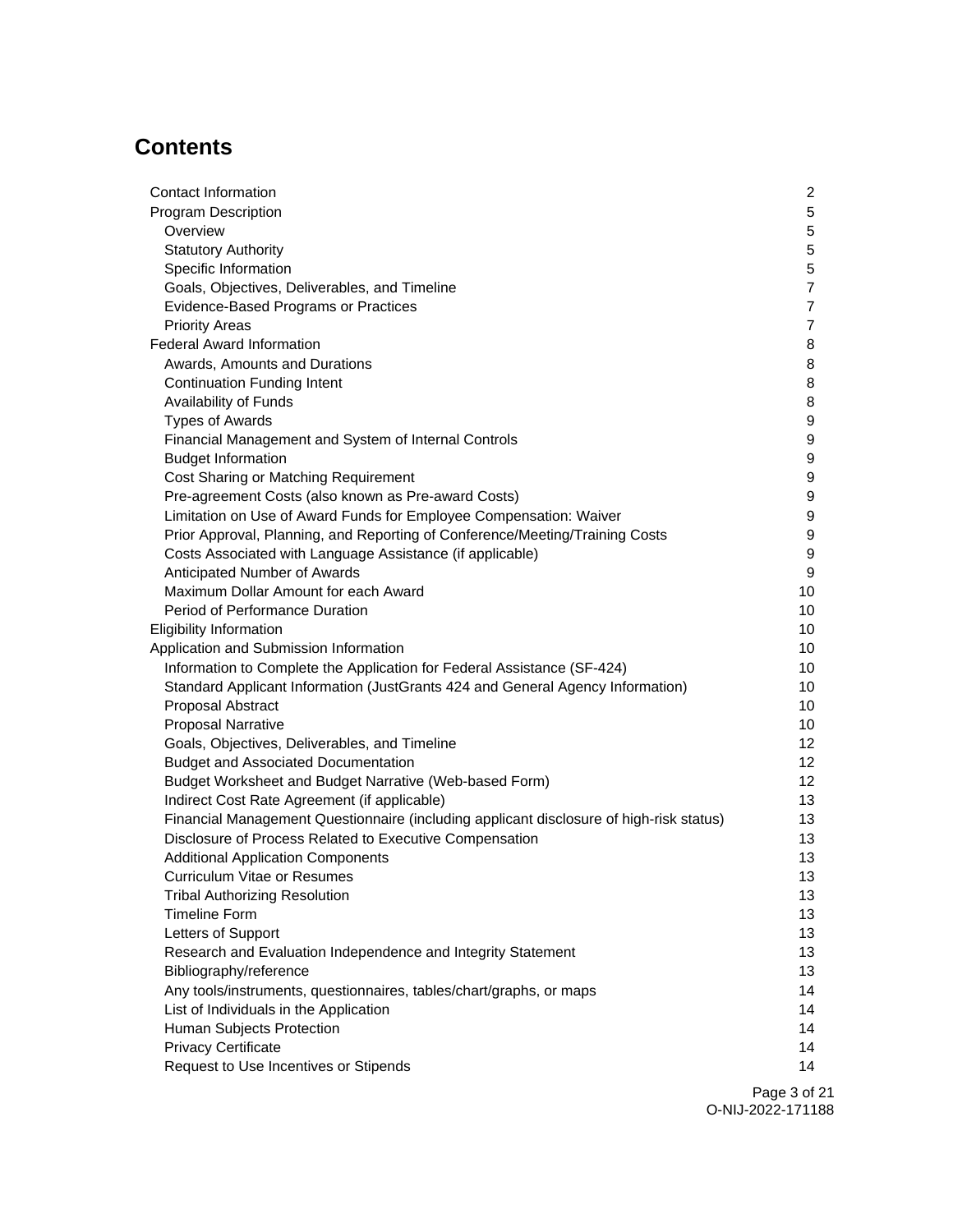| Documentation of "New Investigator/Early Career" Status, if applicable.                                                                | 14 |
|----------------------------------------------------------------------------------------------------------------------------------------|----|
| Consortium/Contractual Arrangements                                                                                                    | 14 |
| Data Archiving Plan                                                                                                                    | 14 |
| <b>Disclosures and Assurances</b>                                                                                                      | 15 |
| Disclosure of Lobbying Activities                                                                                                      | 15 |
| <b>DOJ Certified Standard Assurances</b>                                                                                               | 15 |
| Applicant Disclosure of Duplication in Cost Items                                                                                      | 15 |
| DOJ Certifications Regarding Lobbying; Debarment, Suspension and Other Responsibility Matters;<br>and Drug-Free Workplace Requirements | 15 |
| Applicant Disclosure and Justification - DOJ High Risk Grantees (if applicable)                                                        | 15 |
| How to Apply                                                                                                                           | 15 |
| Submission Dates and Time                                                                                                              | 15 |
| <b>Experiencing Unforeseen Technical Issues</b>                                                                                        | 15 |
| Application Review Information                                                                                                         | 16 |
| <b>Review Criteria</b>                                                                                                                 | 16 |
| <b>Review Process</b>                                                                                                                  | 17 |
| <b>Federal Award Administration Information</b>                                                                                        | 18 |
| <b>Federal Award Notices</b>                                                                                                           | 18 |
| Administrative, National Policy, and Other Legal Requirements                                                                          | 18 |
| Information Technology (IT) Security Clauses                                                                                           | 18 |
| General Information about Post-Federal Award Reporting Requirements                                                                    | 18 |
| Federal Awarding Agency Contact(s)                                                                                                     | 18 |
| Other Information                                                                                                                      | 18 |
| Freedom of Information and Privacy Act (5 U.S.C. 552 and 5 U.S.C. 552a)                                                                | 18 |
| Provide Feedback to OJP                                                                                                                | 18 |
| <b>Performance Measures</b>                                                                                                            | 18 |
| <b>Application Checklist</b>                                                                                                           | 19 |
| Endnotes                                                                                                                               | 21 |
|                                                                                                                                        |    |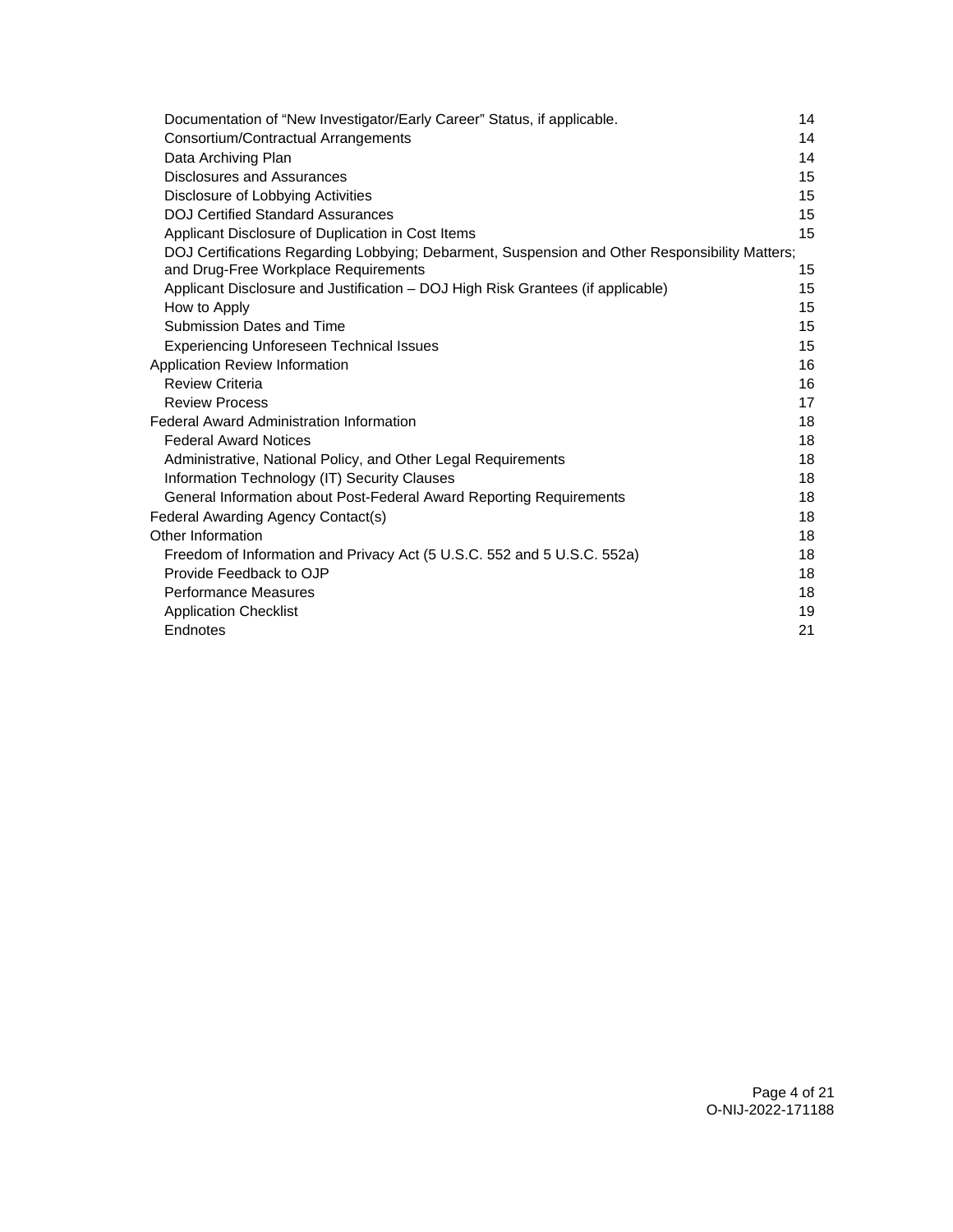## <span id="page-5-0"></span>**Program Description**

#### **Overview**

OJP is committed to advancing work that promotes civil rights and racial equity, increases access to justice, supports crime victims and individuals impacted by the justice system, strengthens community safety and protects the public from crime and evolving threats, and builds trust between law enforcement and the community.

With this solicitation, NIJ seeks proposals for rigorous research and evaluation projects to: 1) study the root causes and consequences of school violence and 2) examine the impact and effectiveness of awards made for purposes authorized under the STOP School Violence Act. NIJ seeks to fill knowledge gaps in these two areas.

Applications proposing research involving partnerships with criminal justice or other agencies should include a strong letter of support, signed by an appropriate decision-making authority from each proposed, partnering agency. A letter of support should include the partnering agency's acknowledgement that de-identified data derived from, provided to, or obtained through this project will be archived by the grant recipient with the National Archive of Criminal Justice Data (NACJD) at the conclusion of the award. Applicants and their potential partners are encouraged to review the NACJD's policies and protections at ([NACJD\).](https://www.icpsr.umich.edu/web/pages/NACJD/archiving/deposit-nij-data.html) If selected for award, grantees will be expected to have a formal agreement in place with partnering agencies by January 1, 2023. That formal agreement must include a provision to meet the data archiving requirements of the award.

In the case of partnerships that will involve the use of federal award funds by multiple partnering agencies to carry out the proposed project, only one entity/partnering agency may be the applicant (as is the case with any application submitted in response to this solicitation); any others must be proposed as subrecipients.

## **Statutory Authority**

Any awards under this solicitation would be made under statutory authority provided by a full-year appropriations act for FY 2022. As of the writing of this solicitation, the Department of Justice is operating under a short-term "Continuing Resolution"; no full-year appropriation for the Department has been enacted for FY 2022.

## **Specific Information**

Over the past several years, NIJ has made significant investments in advancing knowledge about the root causes and consequences of school violence, developing strategies for increasing school safety, and rigorously evaluating innovative school safety strategies through pilot programs[\[1\].](#page-21-0) NIJ seeks to build on this knowledge by funding studies to fill key gaps in what works to keep K-12 schools and students safe. This solicitation seeks proposals for two research priorities.

#### The Root Causes and Consequences of School Violence

NIJ is interested in receiving proposals using rigorous methodologies to identify the root causes and consequences of various forms of school violence perpetration and victimization that will aid in the development of interventions or strategies to prevent school violence. Relatedly, knowledge is needed to enhance our understanding of the mediating and moderating factors that predict school violence and its consequences. Finally, NIJ seeks studies that propose to examine the context surrounding school violence perpetration and victimization (e.g., social dynamics, triggers) and improve explanation of why certain factors may result in violence.

Proposed studies should demonstrate how they will build on existing knowledge on this topic[\[2\]](#page-21-0) and how it is anticipated to aid in the development of interventions or strategies to prevent school violence. Applications should provide a clear explanation of the form(s) of school violence to be studied.

## Evaluation of the Impact and Effectiveness of Awards Made for Purposes Authorized Under the STOP School Violence Act

Though serious violence at school is uncommon, school-based victimization is a significant concern. Schools across the nation have implemented a wide variety of approaches to keep schools and students safe. The Student, Teachers, and Officers Preventing School Violence Act of 2018 (STOP School Violence Act)[\[3\]](#page-21-0) purpose areas call for projects that would support a variety of school safety activities and resources. This solicitation complements the STOP School Violence Act by seeking applications to evaluate the effectiveness of school safety approaches addressing the STOP School Violence Act's purpose areas.

Under this solicitation, NIJ is seeking applications for projects with clear potential for producing findings that have practical benefits for improving school safety. In order to produce findings with a high potential for influencing school safety

> Page 5 of 21 O-NIJ-2022-171188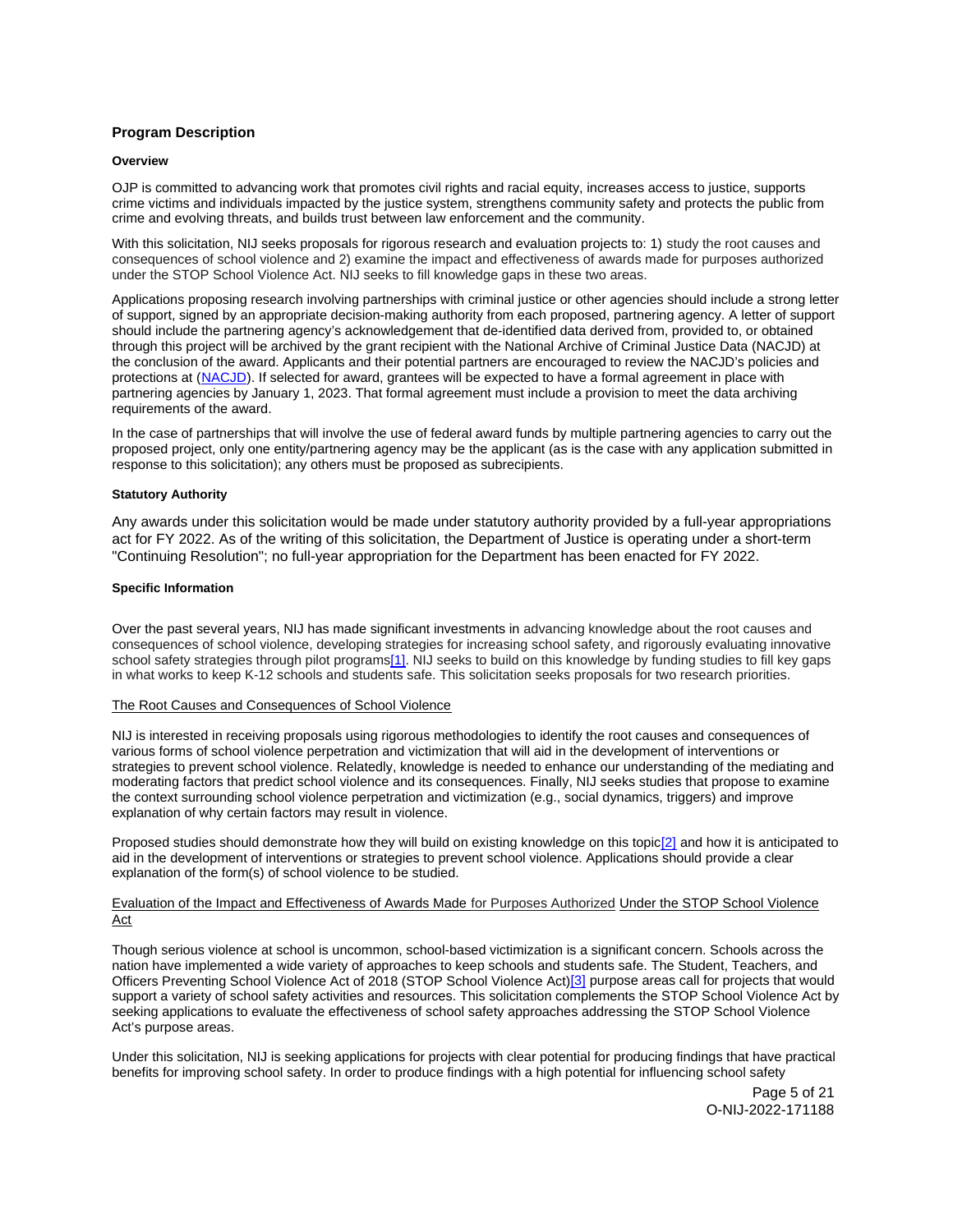practices, researchers are strongly encouraged to work closely with educators and other stakeholders within the schools and in the community: to ask the right questions, prioritize challenges, identify solutions, collect data, and make sense of the findings.

The STOP School Violence Act projects are administered by the Bureau of Justice Assistance (BJA) and the Office of Community Oriented Policing Services (COPS Office). NIJ is seeking evaluations of one or more of the activities or purpose areas funded by BJA or the COPS Office in their current or previous STOP School Violence Act solicitations[\[4\].](#page-21-0) For the purposes of this solicitation, applicants may propose evaluations of school safety projects that have received funding under STOP School Violence Act grants funded by BJA or the COPS Office. Alternatively, applicants may propose evaluations of school safety projects that receive funding from other sources but still align with the activities and categories defined by the STOP School Violence Act as specified in the solicitations released by BJA and the COPS Office.

Applicants proposing to evaluate one or more school safety projects must demonstrate in their application that the project (s) is/are sufficiently developed and well-positioned to support the proposed evaluation. For example, before a rigorous outcome evaluation may be conducted, the school safety program or activities must have a clearly defined conceptual framework (e.g., logic model). NIJ wants to build understanding not only of whether a program is effective, but also of what elements within or external to the program design or implementation contribute to its success or failure.

Within the range of approaches and activities supported by the STOP School Violence Act, NIJ is particularly interested in examining understudied approaches to improve school safety. Proposed studies should demonstrate how they will build on existing knowledge of this topic. This includes:

• Programs designed to reduce (or prevent) more serious school violence outcomes

Although much research has been conducted on more frequently-occurring aggression and bullying behavior, a great deal less school safety research has been conducted on serious school violence, such as aggravated assault. NIJ is interested in funding rigorous evaluations of programs designed to reduce or prevent serious school violence outcomes.

Comparative evaluations (e.g., which school climate, anti-bullying, or threat assessment model is most effective)

Many school safety programs have been evaluated, but, to date, little research has been conducted on the relative effectiveness of one program to another. NIJ is interested in funding rigorous evaluations that compare the effectiveness of two or more programs with a similar goal (e.g., two types of school climate programs, two threat assessment models, a school climate and an anti-bullying program).

Comprehensive or multi-component school safety approaches

Schools may choose to use multiple school safety approaches concurrently for a variety of reasons including, but not limited to: 1) to improve the likelihood of a particular outcome and/or 2) to address multiple, different school safety needs. NIJ is interested in studying the implementation and impact of these approaches to advance our understanding of the effectiveness of comprehensive school safety strategies.

Addressing trauma and other school safety concerns related to the COVID pandemic

Although schools have largely resumed in-person instruction, the COVID-19 pandemic continues to affect school personnel, students, and their families. COVID-19 may have compounded pre-existing trauma, adversity, and disparities for some, while others may be facing pandemic-caused grief, loss, and trauma, including increased risk of violence perpetration and victimization. NIJ is interested in funding evaluations of approaches schools are taking to address trauma and school safety concerns resulting from the COVID pandemic.

• Programs/practices involving school police/SROs<sup>[5]</sup>

The individuals involved in law enforcement at school (e.g., school resource officers, security officers, school police) and the roles they play in school safety programs and practices vary widely by jurisdiction, resulting in a variety of law enforcement approaches for school safety. NIJ is interested in funding studies to examine the implementation and impact of various law enforcement approaches on school safety programs and practices, including circumstances when law enforcement officers are added to, or removed from, school safety programs and practices.

## **New Investigator/Early Career Opportunity**

NIJ is interested in supporting researchers who are early in their careers and new to NIJ's research grant portfolios, specifically non-tenured assistant professors, or equivalent full-time staff scientist positions in a research institution, who propose research on topics relevant to NIJ's Office of Research, Evaluation, and Technology (ORET). To that end, NIJ

> Page 6 of 21 O-NIJ-2022-171188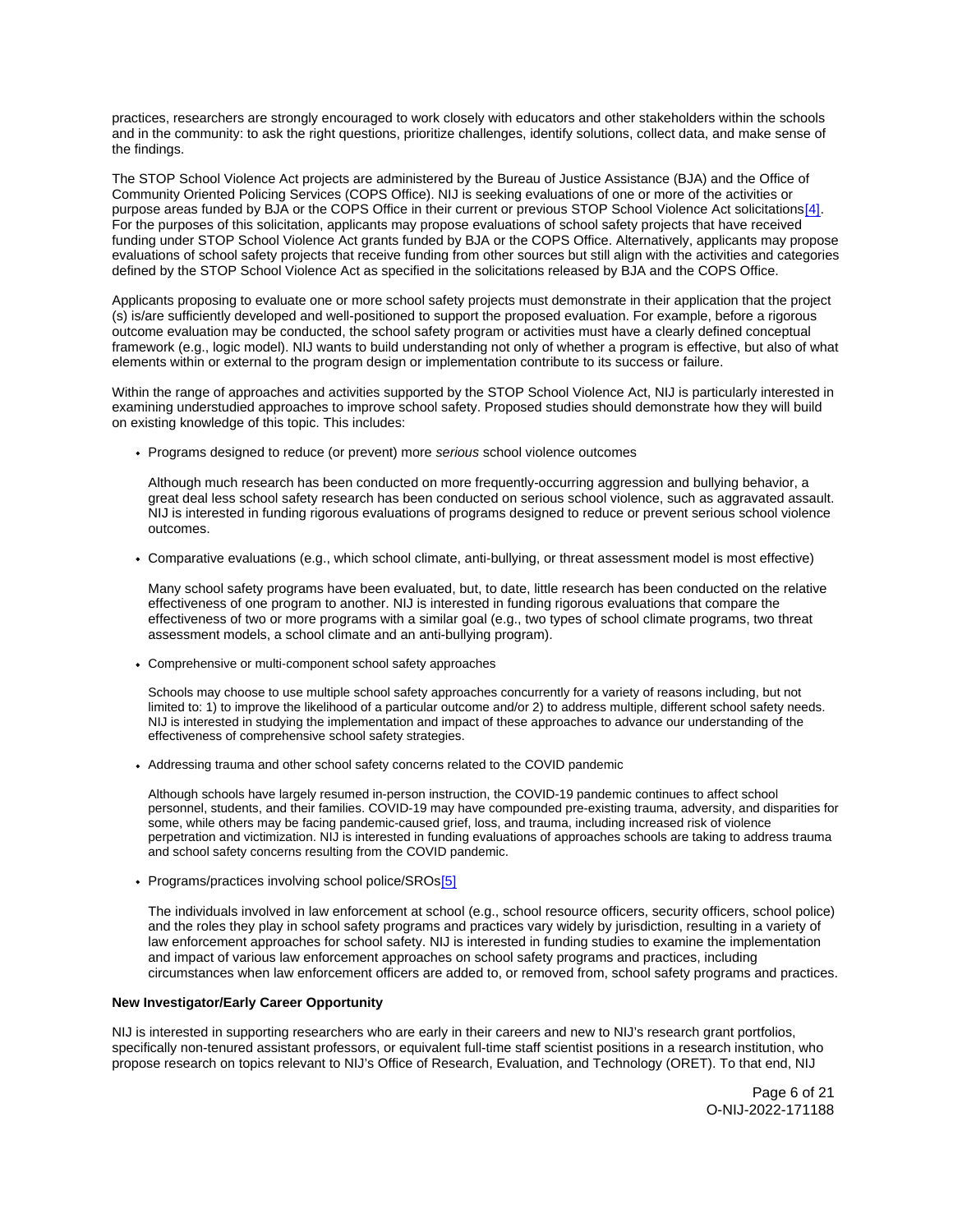<span id="page-7-0"></span>may, in appropriate circumstances, give special consideration in award decisions to applications proposing such researchers as principal investigators (PIs). To qualify, the proposed PI must at the time of application submission:

- Hold a non-tenured assistant professor appointment at an accredited institution of higher education in the United States or an equivalent full-time staff scientist position at a research institution in the United States.
- Have completed a terminal degree or post-graduate clinical training within the six (6) years prior to September 30, 2022.
- Have never previously received NIJ funding as a PI on a research project with the exception of Graduate Research Fellows or Data Resources Program grantees.

If seeking to be considered for the New Investigator/Early Career Opportunity, the applicant should identify that they are submitting a New Investigator/Early Career proposal on the title page of the application.

#### **Goals, Objectives, Deliverables, and Timeline**

#### **Goals**

The ultimate goal of this solicitation is to develop and disseminate knowledge to inform development of evidence-based strategies and practices to reduce school violence.

## **Objectives**

This solicitation has two primary objectives:

- 1. To examine root causes and consequences of school violence.
- 2. To evaluate the impact and effectiveness of school safety approaches that received funding for purposes authorized under STOP School Violence Act or that align with the activities and categories defined by the STOP School Violence Act.

#### **Deliverables**

Final Research Report. Any recipient of an award under this solicitation will be expected to submit a final research report. Additional information on the final research report requirement for the solicitation is posted on NIJ's [webpage.](https://nij.ojp.gov/funding/research-development-and-evaluation-grant-award-requirements#xp5fv)

Required Data Sets and Associated Files and Documentation. Any recipient of an award under this solicitation will be expected to submit to the National Archive of Criminal Justice Data (NACJD) all data sets that result in whole or in part from the work funded by the award, along with associated files and any documentation necessary for future efforts by others to reproduce the project's findings and/or to extend the scientific value of the data set through secondary analysis.

In addition to these deliverables (and the required reports and data on performance measures), NIJ expects scholarly products to result from each award under this solicitation, taking the form of one or more published, peer-reviewed, scientific journal articles, and/or (if appropriate) law review journal articles, book chapter(s) or book(s) in the academic press, technological prototypes, patented inventions, or similar scientific products.

NIJ expects that there will be an equal effort to make the research findings accessible to practitioner and policymaker audiences.

The Goals, Objectives, and Deliverables are directly related to the performance measures that show the completed work's results, as discussed in the Application and Submission Information section.

#### **Evidence-Based Programs or Practices**

OJP strongly encourages the use of data and evidence in policymaking and program development for criminal justice, juvenile justice, and crime victim services. For additional information and resources on evidence-based programs or practices, see the [OJP Grant Application Resource Guide.](https://www.ojp.gov/funding/apply/ojp-grant-application-resource-guide#evidence-based)

#### **Priority Areas**

The Department of Justice is committed to advancing work that promotes civil rights and racial equity, increases access to justice, supports crime victims and individuals impacted by the justice system, strengthens community safety and protects the public from crime and evolving threats, and builds trust between law enforcement and the community.

1. Priority Considerations Supporting Executive Order 13985, Advancing Racial Equity and Support for Underserved Communities Through the Federal Government

Consistent with this Executive Order, the term "underserved community" refers to a population sharing a particular

Page 7 of 21 O-NIJ-2022-171188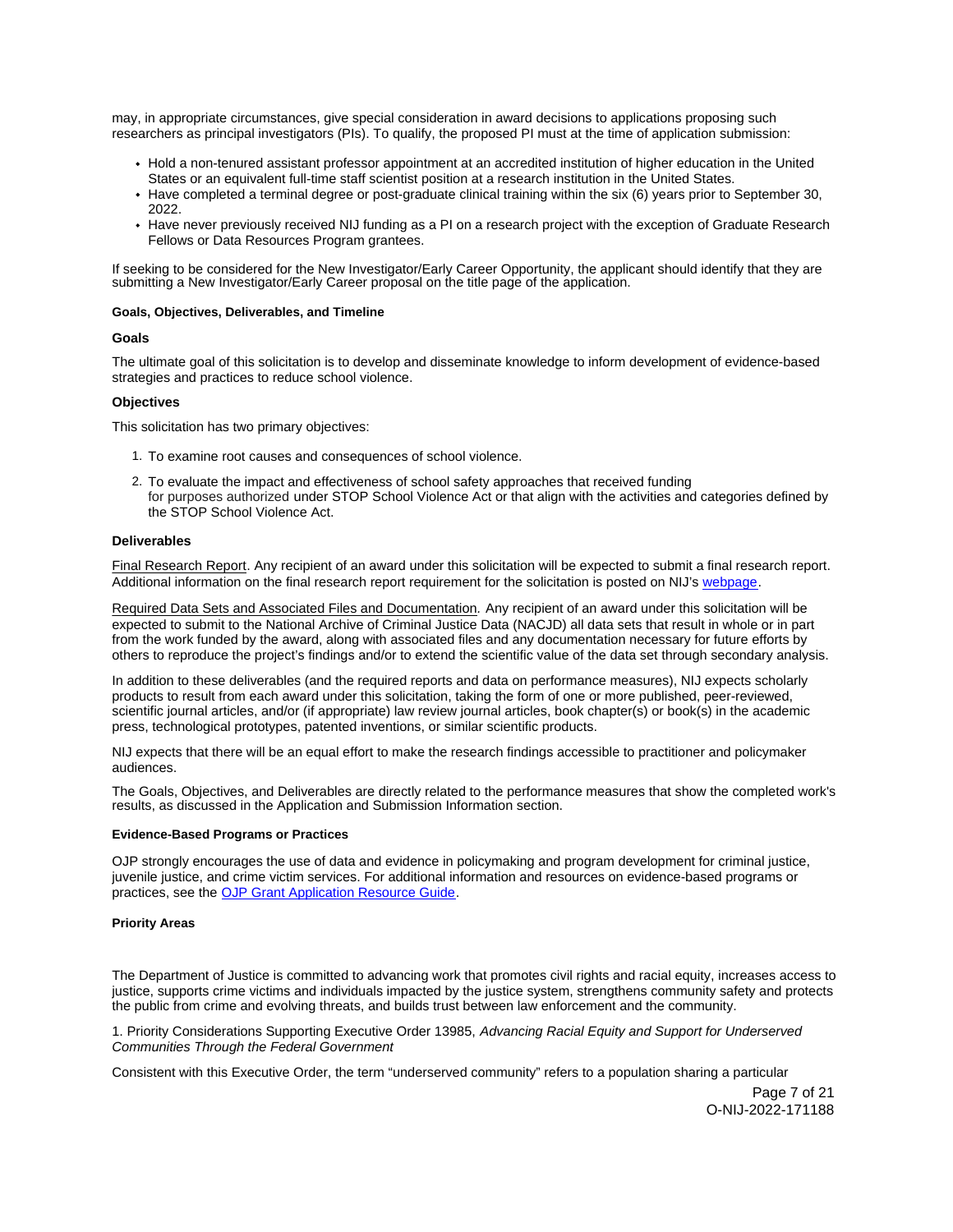<span id="page-8-0"></span>characteristic, as well as a geographic community, that has been systematically denied a full opportunity to participate in aspects of economic, social, and civic life or whose members have been historically underserved, marginalized, and adversely affected by inequality. Such communities include, among others, Black people, Hispanics and Latino/a/e people, Native American and other Indigenous peoples of North America (including Alaska Natives, Eskimos, and Aleuts), Asian Americans, Native Hawaiians, and Pacific Islanders.

In support of Executive Order 13985, OJP will:

A. Give priority consideration to applications that propose research project(s) that will address issues related to racial equity and the removal of barriers to access and opportunity for communities that have been historically underserved, marginalized, and adversely affected by inequality, when making award decisions.

To receive this consideration, the applicant must describe how the proposed project(s) will address potential inequities and barriers to equal opportunity, and/or contribute to greater access to services for underserved and historically marginalized populations.

B. Give priority consideration to applicants that can demonstrate that their capabilities and competencies for implementing their proposed project(s) are enhanced because the applicant (or at least one proposed subrecipient that will receive at least 30% of the requested award funding, as demonstrated in the Budget Worksheet and Budget Narrative) identifies as a culturally specific organization. To receive this additional priority consideration, applicants must describe how being a culturally specific organization (or funding the culturally specific subrecipient organization (s)) will enhance their ability to implement the proposed project(s) and should also specify which culturally specific populations are intended or expected to be served or to have their needs addressed under the proposed project(s).

Culturally specific organizations are defined for purposes of this solicitation as private nonprofit or tribal organizations whose primary purpose as a whole is to provide culturally specific services to, among others, Black people, Hispanics and Latino/a/e people, Native American and other Indigenous peoples of North America (including Alaska Natives, Eskimos, and Aleuts), Asian Americans, Native Hawaiians, and/or Pacific Islanders.

Note: Addressing these priority areas is one of many factors that NIJ Director considers in making funding decisions. Receiving priority consideration for one or more priority areas is not a guarantee of an award.

## **Federal Award Information**

#### **Solicitation Categories**

This solicitation does not include Solicitation Categories.

## **Awards, Amounts and Durations**

**Period of Performance Start Date**  Period of Performance Duration (Months) 1/1/23 12:00 AM 60

**Anticipated Total Amount to be Awarded Under Solicitation**  \$6,000,000.00

## **Additional Information**

Please see Anticipated Number of Awards, Maximum Dollar Amount for each Award, and Period of Performance Duration sections below.

#### **Continuation Funding Intent**

NIJ may, in certain cases, provide additional funding in future years to awards made under this solicitation through continuation awards. NIJ will consider, among other factors, NIJ's strategic priorities, a recipient's overall management of the award, and the award-funded work's progress, when making continuation award decisions.

## **Availability of Funds**

This solicitation, and awards (if any are made) under this solicitation, are subject to the availability of appropriated funds and to any modifications or additional requirements that may be imposed by the agency or by law. In addition, nothing in this solicitation is intended to, and does not, create any right or benefit, substantive or procedural, enforceable at law or in equity by any party against the United States, its departments, agencies, or entities, its officers, employees, or agents, or any other person.

> Page 8 of 21 O-NIJ-2022-171188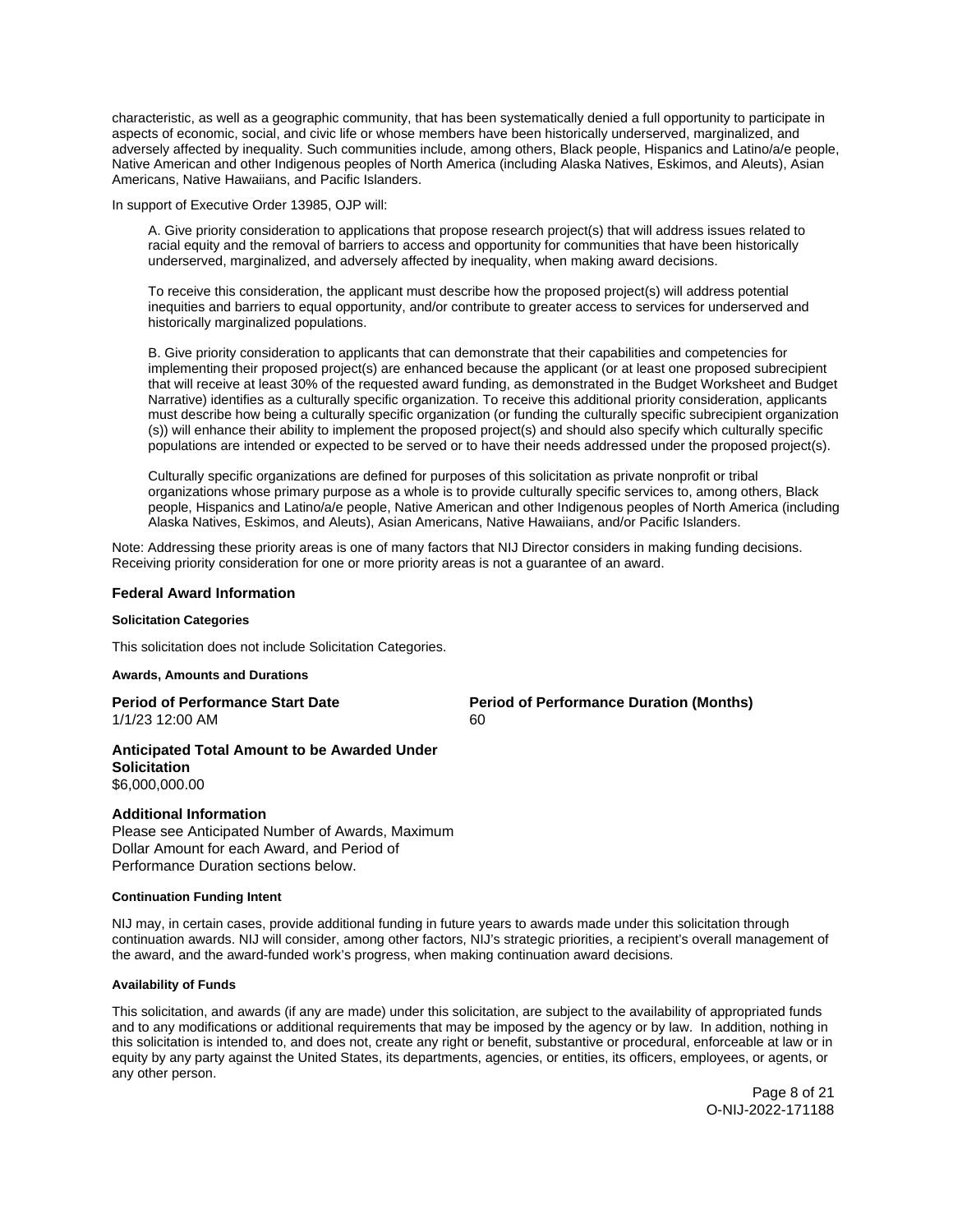#### <span id="page-9-0"></span>**Types of Awards**

NIJ expects to make awards under this solicitation as grants. See the "Administrative, National Policy, and Other Legal Requirements" section of the [OJP Grant Application Resource Guide](https://www.ojp.gov/funding/apply/ojp-grant-application-resource-guide#administrative) for a brief discussion of important statutes, regulations, and award conditions that apply to many (or in some cases, all) OJP grants).

#### **Financial Management and System of Internal Controls**

Award recipients and subrecipients (including recipients or subrecipients that are pass-through entities) must, as described in the Part 200 Uniform Requirements as set out at 2 C.F.R. 200.303, comply with standards for financial and program management. See the [OJP Grant Application Resource Guide](https://www.ojp.gov/funding/apply/ojp-grant-application-resource-guide#fm-internal-controls) for additional information.

#### **Budget Information**

If the applicant is proposing a project that reasonably could be conducted in discrete phases, with each phase resulting in completion of one or more significant, defined milestones, then NIJ strongly recommends that the applicant structure the application — specifically including the narrative, expected scholarly products, timelines/milestones, and budget worksheet and budget narrative — to clearly define each phase. (This is particularly the case if the applicant proposes a project that will exceed — in cost or the length of the period of performance — the amount or length of time anticipated for an individual award (or awards) under this solicitation.) Given limitations on the availability to NIJ of funds for awards for research, development, and evaluation, this information will assist NIJ in considering whether partial funding of applications would be productive. (If, in FY 2022, NIJ elects to fund only certain phases of a proposed project, the expected scholarly products from the partial-funding award may, in some cases, vary from those described above.

NIJ may elect to fund applications submitted under this FY 2022 solicitation in future fiscal years, dependent on, among other considerations, the merit of the applications and on the availability of appropriations.

What will not be funded:

- Applications primarily to purchase equipment, materials, or supplies. (A budget may include these items if they are necessary to conduct research, development, demonstration, evaluation, or analysis.)
- Applications that are not responsive to the purposes of this specific solicitation.

#### **Cost Sharing or Matching Requirement**

See "Cofunding" paragraph under "Budget and Associated Documentation" in the "Application and Submission Information" section.

#### **Pre-agreement Costs (also known as Pre-award Costs)**

See the [OJP Grant Application Resource Guide](https://www.ojp.gov/funding/apply/ojp-grant-application-resource-guide#pre-agreement-costs) for information on Pre-agreement Costs (also known as Pre-award Costs).

#### **Limitation on Use of Award Funds for Employee Compensation: Waiver**

See the [OJP Grant Application Resource Guide](https://www.ojp.gov/funding/apply/ojp-grant-application-resource-guide#limitation-use-award) for information on the Limitation on Use of Award Funds for Employee Compensation; Waiver.

#### **Prior Approval, Planning, and Reporting of Conference/Meeting/Training Costs**

See the [OJP Grant Application Resource Guide](https://www.ojp.gov/funding/apply/ojp-grant-application-resource-guide#prior-approval) for information on Prior Approval, Planning, and Reporting of Conference/Meeting/Training Costs.

#### **Costs Associated with Language Assistance (if applicable)**

See the [OJP Grant Application Resource Guide](https://www.ojp.gov/funding/apply/ojp-grant-application-resource-guide#costs-associated) for information on Costs Associated with Language Assistance.

#### **Anticipated Number of Awards**

To be determined by the number of applications received and their merit.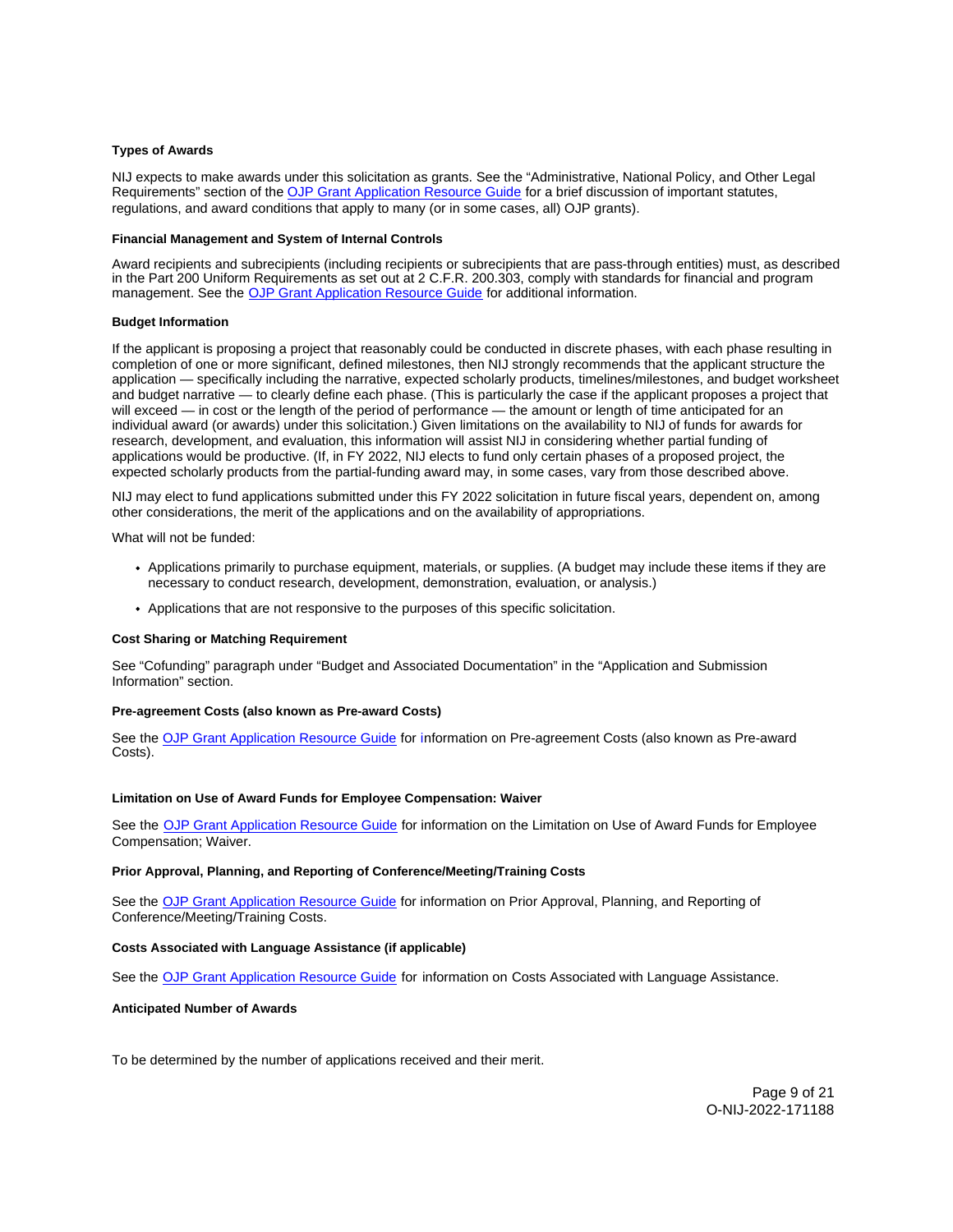## <span id="page-10-0"></span>**Maximum Dollar Amount for each Award**

To be determined by the requirements of the research proposed in grants selected for award. Applicants are encouraged to propose budgets that match the research activities proposed, up to the full dollar amount anticipated to be awarded under this solicitation.

#### **Period of Performance Duration**

To be determined by the period of performance of awarded applications. Successful applicants will be expected to complete the work proposed within a five-year period of performance.

## **Eligibility Information**

For eligibility information, see the solicitation cover page.

For information on cost sharing or match requirements, see the "Federal Award Information" section.

## **Application and Submission Information**

The following application elements **must** be included in the application to meet the basic minimum requirements to advance to peer review and receive consideration for funding:

- Proposal Narrative
- Budget Worksheet and Budget Narrative (Web-based Form) (The web-based form includes the budget details and the budget narrative.)
- Curriculum Vitae/Resumes for Key Personnel. (Curriculum Vitae for key personnel) (For purposes of this solicitation, "key personnel" means the principal investigator, and any and all co-principal investigators.)

See the "Application Elements and Formatting Instructions" section of the [OJP Grant Application Resource Guide](https://www.ojp.gov/funding/apply/ojp-grant-application-resource-guide#application-elements) for information on what happens to an application that does not contain all the specified elements or is nonresponsive to the scope of the solicitation.

#### **Information to Complete the Application for Federal Assistance (SF-424)**

The SF-424 must be submitted in [Grants.gov](https://Grants.gov). The SF-424 is a required standard form used as a cover sheet for submission of pre-applications, applications, and related information. See the [OJP Grant Application Resource Guide](https://www.ojp.gov/funding/apply/ojp-grant-application-resource-guide#complete-application) for additional information on completing the SF-424.

In Section 8.F. of the SF-424, please include the name and contact information of the individual **who will complete the application in JustGrants**. JustGrants will use this information (email address) to assign the application to this user in JustGrants.

**Intergovernmental Review:** This solicitation ("funding opportunity") **is not** subject to [Executive Order 12372.](https://www.archives.gov/federal-register/codification/executive-order/12372.html) (In completing the SF-424, an applicant is to answer question 19 by selecting the response that the "Program is not covered by E.O. 12372.")

#### **Standard Applicant Information (JustGrants 424 and General Agency Information)**

The Standard Applicant Information section of the JustGrants application is pre-populated with the SF-424 data submitted in [Grants.gov](https://Grants.gov). The applicant will need to review the Standard Applicant Information in JustGrants and make edits as needed. Within this section, the applicant will need to: add zip codes for areas affected by the project; confirm its Authorized Representative; and verify and confirm the organization's unique entity identifier, legal name, and address.

## **Proposal Abstract**

A proposal abstract (no more than 400 words) summarizing the proposed project, including the purpose of the project, primary activities, expected outcomes, the service area, intended beneficiaries and subrecipients (if known), will be completed in the JustGrants web-based form. This abstract should be written in the third person and will be made publicly available on the OJP website if the project is awarded.

#### **Proposal Narrative**

Page 10 of 21 O-NIJ-2022-171188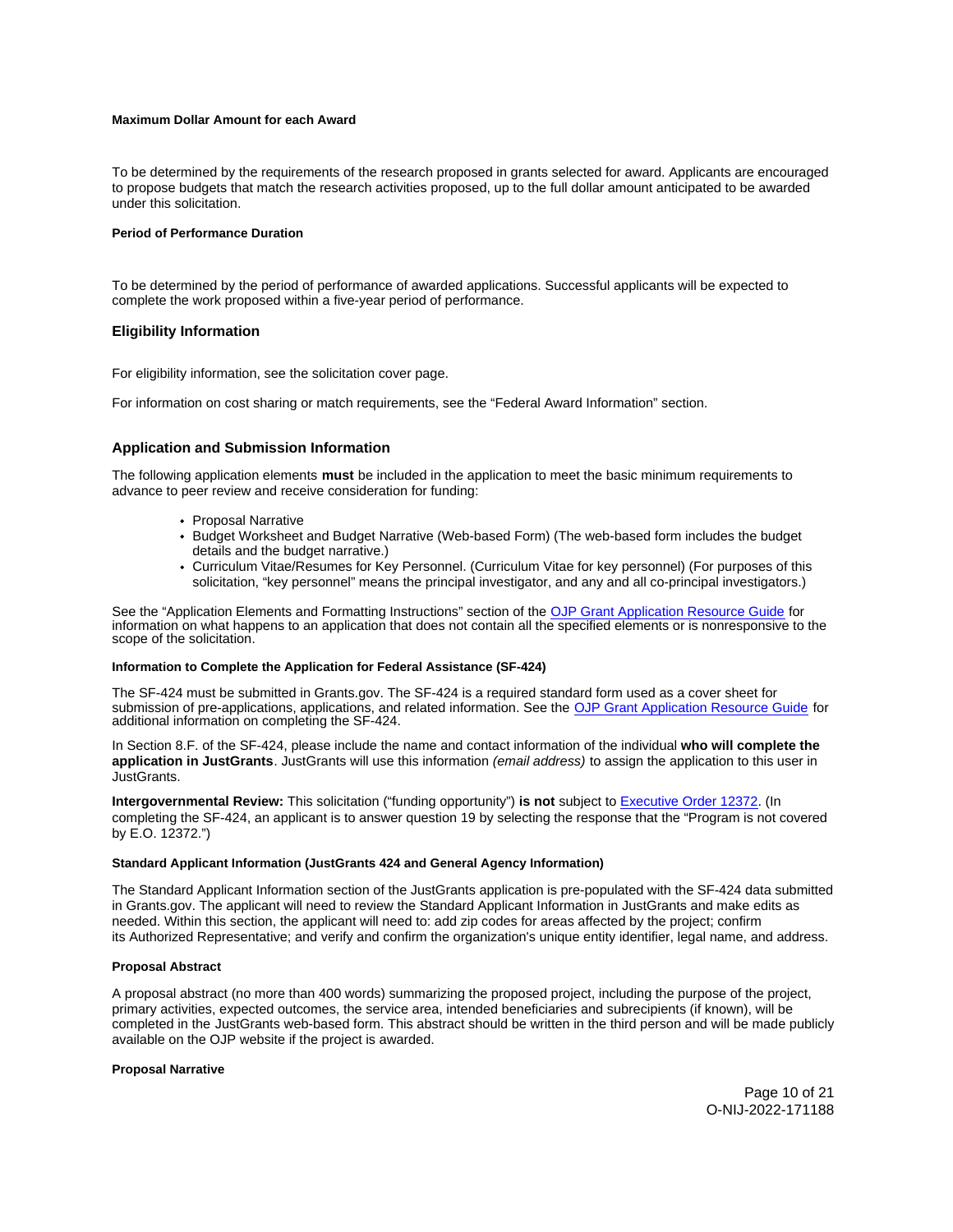The proposal narrative should be submitted as an attachment in JustGrants. The attached document should be doublespaced, using a standard 12-point font; have no less than 1-inch margins; and should not exceed 30 pages. Pages should be numbered and submitted as an attachment. If the program narrative fails to comply with these length restrictions, NIJ may consider such noncompliance in peer review and in final award decisions.

The following sections must be included as part of the proposal narrative:

a. Title Page (not counted against the proposal narrative page limit)

The title page should include:

- Project title.
- Submission date.
- Funding opportunity number.
- Principal Investigator (and any co-principal investigators).
- Unique author identifier (e.g., ORCID, ResearcherID, Scopus Author ID), if available.
- Requests for consideration under "new investigator/early career" and/or "priority area 1A," and/or "priority area 1B".
- Key words, including science focus areas.
- Contact information (that is, name, address, telephone number, and e-mail address) for both the applicant and the principal investigator.

#### b. Resubmit Response (if applicable) (not counted against the proposal narrative page limit.)

If an applicant is resubmitting an application presented previously to NIJ, but not funded, the applicant should indicate this. A statement should be provided, no more than two pages, addressing: (1) the title, submission date, and NIJ-assigned application number of the previous application, and (2) a brief summary of revisions to the application, including responses to previous feedback received from NIJ.

- c. Table of Contents and Figures (not counted against the proposal narrative page limit)
- d. Main Body

#### 1. Statement of the problem

The statement of the problem should address the need for research in this area. Applicants should discuss current gaps in data, research, and knowledge, including those for particular justice sectors, for certain populations, and to answer questions relevant to current policy and practice needs and public interests. It is not uncommon for multiple problems to exist simultaneously (for example, there may be a criminal justice problem affecting public safety, a current technical challenge/need identified by forensic practitioners, as well as a scientific/technology gap between the current state of the art and a desired solution) and applicants should discuss each of these clearly and justify the importance of the separate issues. As part of this discussion, applicants should present a review of previous literature and discuss previous research related to these problems.

2. Project Design and Implementation.

Applicants should provide a detailed description of the strategies to implement this research project and address the research questions. Design elements should follow directly from the research project's goals and objectives and address the program-specific information noted in the solicitation. Applicants should describe the research methodology and analysis plan in detail and demonstrate the validity and usefulness of the data they will collect. Applicants should consider the rigor and soundness of the methodology and analytical and technical approaches for the proposed research and address the feasibility of the proposed project and potential challenges or problems in carrying out the activities.

If the applicant is seeking priority consideration for Priority 1(A), it should address in this section how the proposed project(s) will address issues related to racial equity and/or the removal of barriers to access and opportunity, and/or contribute to greater access to services, for communities that have been historically underserved, marginalized, and adversely affected by inequality.

#### 3. Potential Impact.

Applicants should describe the potential impact of the research and how it may inform or improve criminal or juvenile justice-related policy, practice, or theory in the United States. The applicant should include a discussion of the proposed dissemination plan to produce scholarly products and to make information available to broader interested audiences, such as criminal justice practitioners or policymakers.

#### 4. Capabilities and Competencies.

This section should describe the experience and capability of the applicant organization, key staff, and any proposed

Page 11 of 21 O-NIJ-2022-171188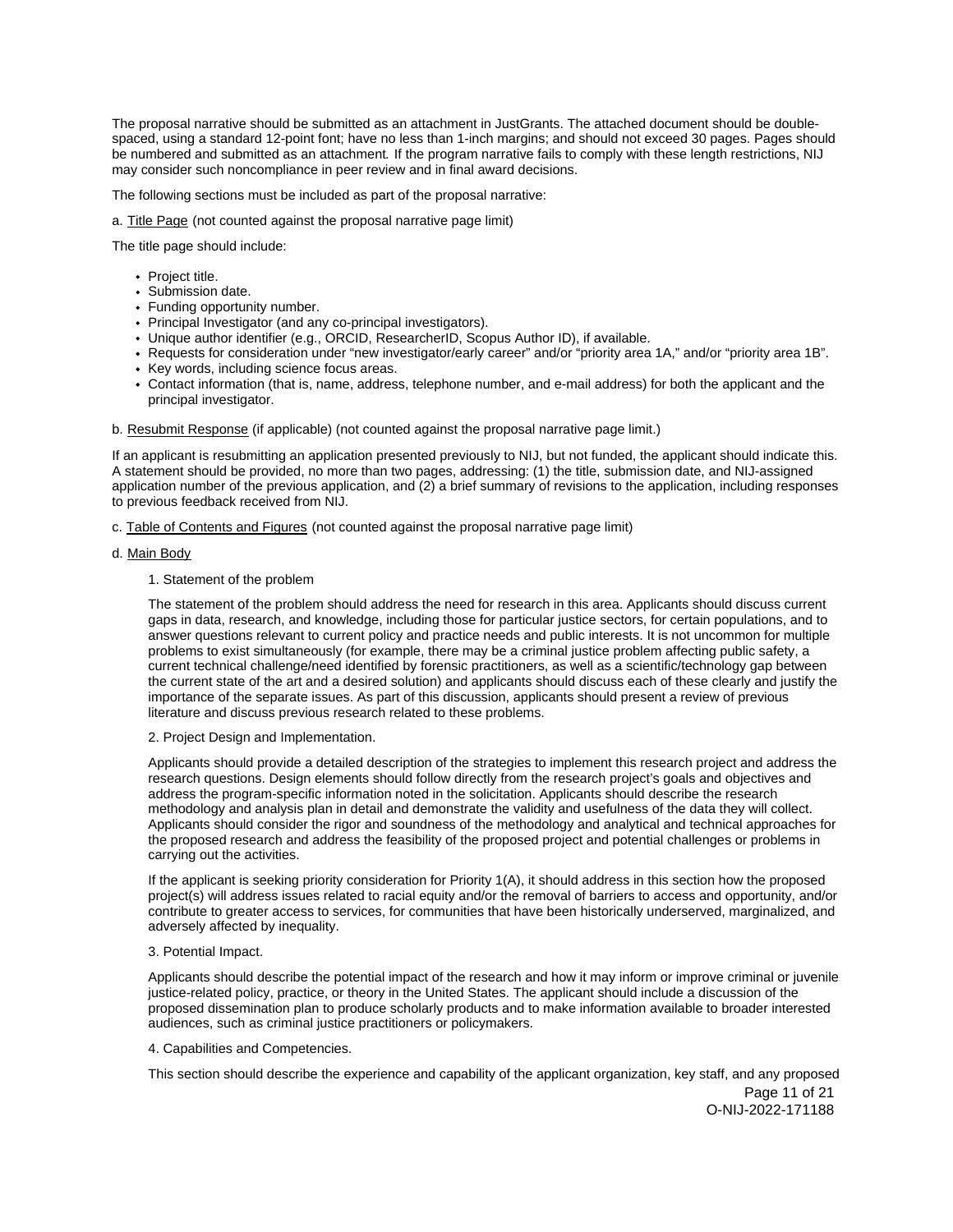<span id="page-12-0"></span>subgrantees (including consultants) that the applicant will use to implement and manage this effort and the federal funds under this award, highlighting any previous experience implementing projects of similar scope, design, and magnitude. Applicants should address:

- Experience and capacity to work with the proposed data sources in the conduct of similar research efforts.
- Experience and capacity to design and implement rigorous research and data analysis projects.
- Experience producing and disseminating meaningful deliverables.

Applicants should also outline the management plan and organization that connects to the goals and objectives of the project.

If the applicant is seeking priority consideration under Priority 1(B), it should describe within this section how being a culturally specific organization (or funding a culturally specific subrecipient organization at a minimum of 30% of the project budget) will enhance its ability to implement the proposed project(s) and should also specify which culturally specific populations are intended or expected to be the subject and/or beneficiary of the research conducted under the proposed project(s).

5. Appendices (not counted against the proposal narrative page limit) include:

- The project management plan.?
- If the application (including the budget) identifies any proposed non-competitive agreements that are or may be considered procurement "contracts" (rather than subawards), for purposes of federal grants administrative requirements, the applicant also must list the entities with which the applicant proposes to contract.
- List of other agencies, organizations, or funding sources to which this application has been submitted (if applicable).

6. Plan for Collecting the Data Required for this Solicitation's Performance Measures

Note: Applicants are **not** required to submit performance data with the application. Rather, performance measure information is included as an alert that successful applicants will be required to submit performance data as part of each award's reporting requirements.

OJP will require each successful applicant to submit regular performance data that demonstrate the results of the work carried out under the award. The performance data directly relate to the goals, objectives, and deliverables identified in the "Goals, Objectives, and Deliverables" discussion.

A list of performance measure questions for this program can be found on page 19.

Applicants can also visit OJP's performance measurement page at [www.ojp.gov/performance](https://www.ojp.gov/performance) for an overview of performance measurement activities at OJP.

NIJ will require award recipients to submit performance measure data in quarterly financial reports, semi-annual performance reports (using the Research Performance Progress Report template/format), and the Final Research Report. NIJ will provide further guidance on the post-award submission process, if selected for award.

#### **Goals, Objectives, Deliverables, and Timeline**

Applicants will submit the project's goals, objectives, deliverables, and timelines in the JustGrants web-based form. See the [OJP Grant Application Resource Guide](https://www.ojp.gov/funding/apply/ojp-grant-application-resource-guide) for additional information.

#### **Budget and Associated Documentation**

#### **Budget Worksheet and Budget Narrative (Web-based Form)**

The applicant will complete the JustGrants web-based budget form. See the [OJP Grant Application Resource Guide](https://www.ojp.gov/funding/apply/ojp-grant-application-resource-guide#budget-prep) for additional information.

If the applicant is seeking priority consideration under Priority 1(B) based on the identification of at least one proposed subrecipient as a culturally specific organization, the proposed funding for the subrecipient in the web-based budget form **must be a minimum of 30% of award funding.** 

The budget narrative must also describe how the activities that will be funded with the (minimum) 30% of award funding provided to the subrecipient **specifically relate to the priority consideration requested under Priority 1(B)** and described in the Capabilities and Competencies section of the application.

The following paragraph (on "Cofunding") expressly modifies the "Cost Sharing or Matching Requirement" provisions in the

Page 12 of 21 O-NIJ-2022-171188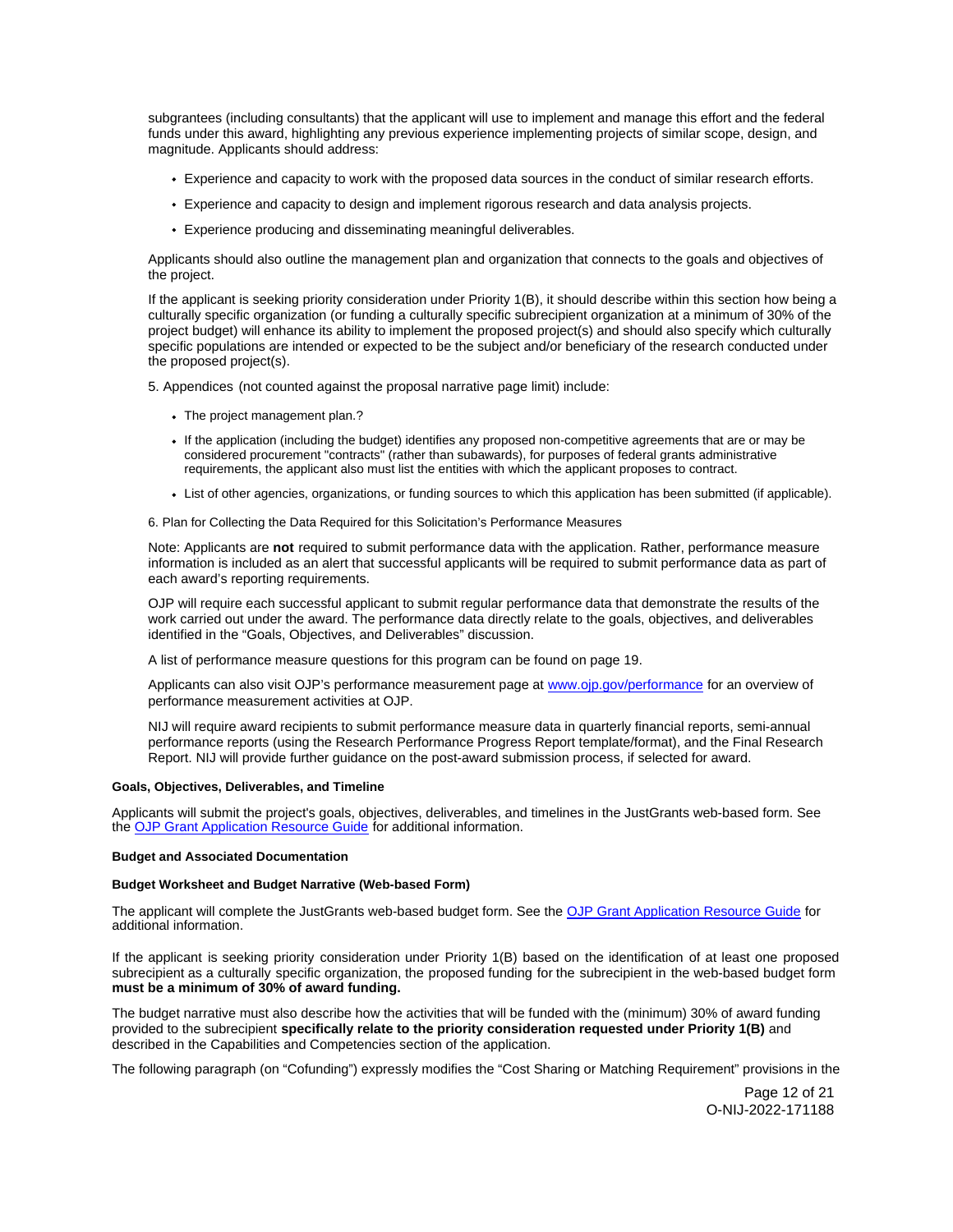<span id="page-13-0"></span>OJP Grant Application Resource Guide. The applicant is to follow the guidance in the following paragraph instead of the guidance stated under the "Cost Sharing or Matching Requirement" heading in the OJP Grant Application Resource Guide.

**Cofunding:** An award made by NIJ under this solicitation may account for up to 100 percent of the total cost of the project. The application should indicate whether it is feasible for the applicant to contribute cash, facilities, or services as nonfederal support for the project. The application should identify generally any such contributions that the applicant expects to make and the proposed budget should indicate in detail which items, if any, will be supported with non-federal contributions.

For additional match information, see the "Cost Sharing or Match Requirement" section under Federal Award Information.

If a successful application proposes a voluntary match amount, and OJP approves the budget, the total match amount incorporated into the approved budget becomes mandatory and subject to audit.

#### **Indirect Cost Rate Agreement (if applicable)**

The applicant will submit its indirect cost rate agreement by uploading it as an attachment in JustGrants. See the OJP [Grant Application Resource Guide](https://www.ojp.gov/funding/apply/ojp-grant-application-resource-guide#indirect-cost) for additional information.

#### **Financial Management Questionnaire (including applicant disclosure of high-risk status)**

The applicant will download the questionnaire, complete it, and submit it by uploading it as an attachment in JustGrants. See the [OJP Grant Application Resource Guide](https://www.ojp.gov/funding/apply/ojp-grant-application-resource-guide#fm-internal-controls-questionnaire) for the link to the questionnaire and additional information.

#### **Disclosure of Process Related to Executive Compensation**

This solicitation expressly modifies the OJP Grant Application Resource Guide by not incorporating its "Disclosure of Process Related to Executive Compensation" provisions. Applicants to this solicitation are not required to provide this disclosure.

#### **Additional Application Components**

Applicants will attach the additional requested documentation in JustGrants.

#### **Curriculum Vitae or Resumes**

Curriculum vitae of key personnel. Curriculum vitae or resume of the principal investigator and any and all co-principal investigators. In addition, curriculum vitae, resume, or biographical sketches of all other individuals (regardless of "investigator" status) who will be significantly involved in substantive aspects of the proposed project (including, for example, individuals such as statisticians used to conduct proposed data analysis).

#### **Tribal Authorizing Resolution**

An application in response to this solicitation may require inclusion of tribal authorizing documentation as an attachment. If applicable, the applicant will submit the tribal authorizing documentation by uploading it as an attachment in JustGrants. See the **[OJP Grant Application Resource Guide](https://www.ojp.gov/funding/apply/ojp-grant-application-resource-guide#tribal-authorizing-resolution) for information on tribal authorizing resolutions.** 

#### **Timeline Form**

Proposed project timeline and expected milestones.

#### **Letters of Support**

Letters of cooperation/support or administrative agreements from organizations collaborating in the project, such as law enforcement and correctional agencies (if applicable).

#### **Research and Evaluation Independence and Integrity Statement**

If an application proposes research (including research and development) and/or evaluation, the applicant must demonstrate research/evaluation independence and integrity, including appropriate safeguards, before it may receive award funds. The applicant will submit documentation of its research and evaluation independence and integrity by uploading it as an attachment in JustGrants. For additional information, see the [OJP Grant Application Resource Guide.](https://www.ojp.gov/funding/apply/ojp-grant-application-resource-guide#research-evaluation)

#### **Bibliography/reference**

Page 13 of 21 O-NIJ-2022-171188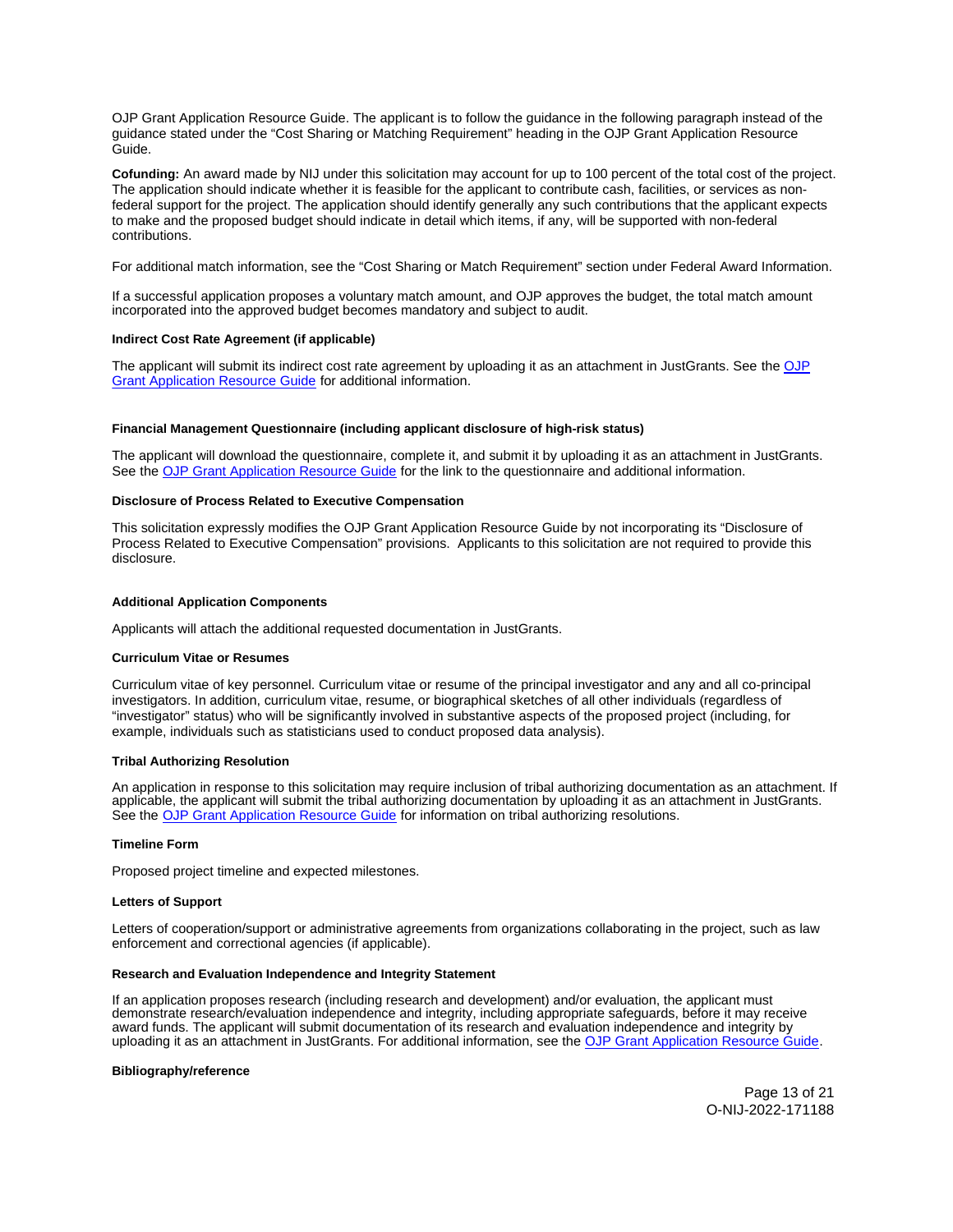<span id="page-14-0"></span>Bibliography/references. Provide a bibliography of any references cited in the Proposal Narrative.

## **Any tools/instruments, questionnaires, tables/chart/graphs, or maps**

Any tools/instruments, questionnaires, tables/charts/graphs, or maps pertaining to the proposed project that are supplemental to such items included in the main body of the narrative.

#### **List of Individuals in the Application**

To assist OJP in assessing actual or apparent conflicts of interest (including such conflicts on the part of prospective reviewers of the application), provide a complete list of the individuals named or otherwise identified anywhere in the application (including in the budget or in any other attachment) who will or may work (or advise or consult) on the proposed research, development, or evaluation project. Applicants should use the ["Proposed Project Staff, Affiliation, and](http://nij.ojp.gov/sites/g/files/xyckuh171/files/media/document/nij-project-staff-template.xlsx)  [Roles"](http://nij.ojp.gov/sites/g/files/xyckuh171/files/media/document/nij-project-staff-template.xlsx) form available on the NIJ webpage to prepare this list.

#### **Human Subjects Protection**

Human Subjects Protection paperwork as a separate attachment (documentation and forms related to Institutional Review Board [IRB] review). See [https://nij.ojp.gov/funding/human-subjects-protection.](https://nij.ojp.gov/funding/human-subjects-protection) **Note**: Final IRB approval is not required at the time an application is submitted.

#### **Privacy Certificate**

Privacy Certificate as a separate attachment (for further guidance go to [https://nij.ojp.gov/funding/confidentiality-and](https://nij.ojp.gov/funding/confidentiality-and-privacy-protections)[privacy-protections](https://nij.ojp.gov/funding/confidentiality-and-privacy-protections) and [https://nij.ojp.gov/funding/model-privacy-certificate\)](https://nij.ojp.gov/funding/model-privacy-certificate).

#### **Request to Use Incentives or Stipends**

Applicants proposing to use incentives or stipends payments as part of their research project design, must submit an incentive or stipend approval request, as a separate document, according to the requirements set forth at [https://nij.ojp.gov/funding/participant-support-costs-and-incentives-social-science-research.](https://nij.ojp.gov/funding/participant-support-costs-and-incentives-social-science-research)

#### **Documentation of "New Investigator/Early Career" Status, if applicable.**

Documentation of "new investigator/early career" status, if applicable.

#### **Consortium/Contractual Arrangements**

Explain the programmatic, fiscal, and administrative arrangements to be made between the applicant organization and the consortium organization(s).

## **Data Archiving Plan**

Applicants should anticipate that NIJ will require, through special award conditions, that data sets resulting in whole or in part from projects funded under this solicitation be submitted for archiving with the NACJD. See [https://nij.ojp.gov/funding/research-development-and-evaluation-grant-award-requirements#data.](https://nij.ojp.gov/funding/research-development-and-evaluation-grant-award-requirements#data)

Applications should include as an appendix a brief plan as a separate attachment — labeled "Data Archiving Plan" — to comply with data archiving requirements. The plan should provide brief details about proposed data management and archiving, including submission to NIJ (through NACJD) of **all files and documentation** necessary to allow for future efforts by others to reproduce the project's findings and/or to extend the scientific value of the data set through secondary analysis. Pertinent files and documentation include, among other things, qualitative and quantitative data produced, instrumentation and data collection forms, codebook(s), any specialized programming code necessary to reproduce all constructed measures and the original data analysis, description of necessary de-identification procedures, and (when required) a copy of the privacy certificate and informed consent protocols.

The plan should be one or two pages in length and include the level of effort associated with meeting archiving requirements.

Note that recipients are strongly encouraged to submit required data sets at least 90 days before the end of the period of

Page 14 of 21 O-NIJ-2022-171188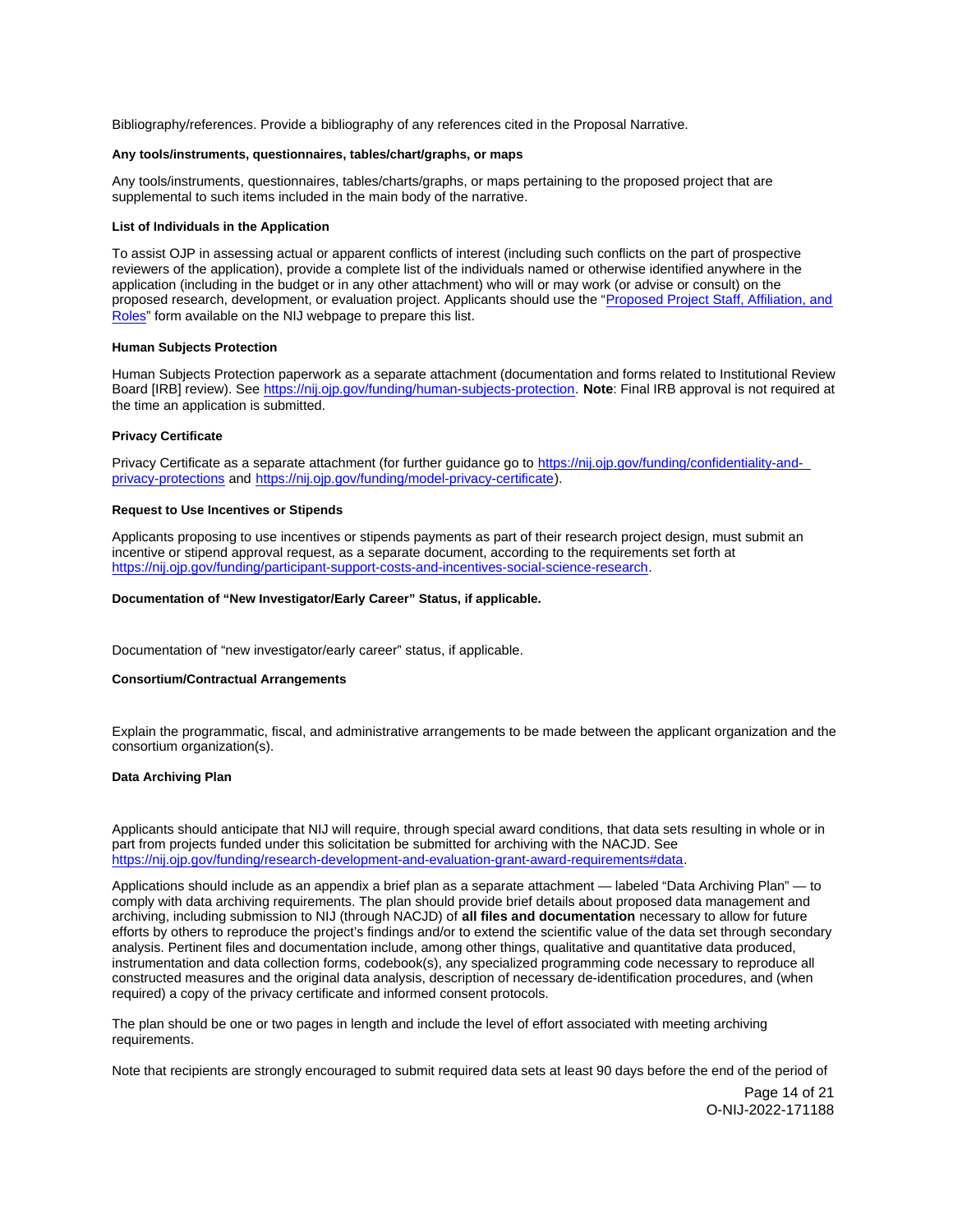<span id="page-15-0"></span>performance.

.

#### **Disclosures and Assurances**

The applicant will address the following disclosures and assurances.

#### **Disclosure of Lobbying Activities**

Complete and submit the SF-LLL in [Grants.gov](https://Grants.gov). See the [OJP Grant Application Resource Guide](https://www.ojp.gov/funding/apply/ojp-grant-application-resource-guide#disclosure-lobby) for additional information.

#### **DOJ Certified Standard Assurances**

Review and accept the DOJ Certified Standard Assurances in JustGrants. See the [OJP Grant Application Resource Guide](https://www.ojp.gov/funding/apply/ojp-grant-application-resource-guide#administrative) 

#### **Applicant Disclosure of Duplication in Cost Items**

Complete the JustGrants web-based Applicant Disclosure of Duplication in Cost Items form. See the [OJP Grant](https://www.ojp.gov/funding/apply/ojp-grant-application-resource-guide#applicant-disclosure-pending-applications)  [Application Resource Guide](https://www.ojp.gov/funding/apply/ojp-grant-application-resource-guide#applicant-disclosure-pending-applications) for additional information.

## **DOJ Certifications Regarding Lobbying; Debarment, Suspension and Other Responsibility Matters; and Drug-Free Workplace Requirements**

Review and accept the DOJ Certified Certifications Regarding Lobbying; Debarment, Suspension and Other Responsibility Matters; Drug-Free Workplace Requirements; and Law Enforcement and Community Policing in JustGrants. See the [OJP](https://www.ojp.gov/funding/apply/ojp-grant-application-resource-guide#administrative)  [Grant Application Resource Guide.](https://www.ojp.gov/funding/apply/ojp-grant-application-resource-guide#administrative) 

#### **Applicant Disclosure and Justification – DOJ High Risk Grantees (if applicable)**

If applicable, submit the DOJ High Risk Disclosure and Justification as an attachment in JustGrants. A DOJ High Risk Grantee is an award recipient that has received a DOJ High Risk designation based on a documented history of unsatisfactory performance, financial instability, management system or other internal control deficiencies, or noncompliance with award terms and conditions on prior awards, or that is otherwise not responsible. See the [OJP Grant](https://www.ojp.gov/funding/apply/ojp-grant-application-resource-guide#applicant-disclosure-justification)  [Application Resource Guide](https://www.ojp.gov/funding/apply/ojp-grant-application-resource-guide#applicant-disclosure-justification) for additional information.

#### **How to Apply**

Step 1: The applicant will submit the **SF-424** and **SF-LLL** in [Grants.gov](https://Grants.gov) at <https://www.grants.gov/web/grants/register.html> .

Step 2: The applicant will then submit the **full application,** including attachments, in JustGrants in [JustGrants.usdoj.gov.](https://justicegrants.usdoj.gov/)

For additional information, see the "How to Apply" section in the [OJP Grant Application Resource Guide](https://www.ojp.gov/funding/apply/ojp-grant-application-resource-guide#apply) and the [DOJ](https://justicegrants.usdoj.gov/sites/g/files/xyckuh296/files/media/document/appln-submission-checklist.pdf)  [Application Submission Checklist.](https://justicegrants.usdoj.gov/sites/g/files/xyckuh296/files/media/document/appln-submission-checklist.pdf)

#### **Submission Dates and Time**

The **SF-424 and the SF-LLL** must be submitted in [Grants.gov](https://Grants.gov) by 11:59 p.m. eastern time on April 25, 2022.

The **full application** must be submitted in JustGrants by 8:59 p.m. eastern time on May 9, 2022.

OJP urges applicants to submit their [Grants.gov](https://Grants.gov) and JustGrants submissions prior to the due dates to allow sufficient time to correct errors and resubmit by the submission deadlines if a rejection notification is received. To be considered timely, the **full application** must be submitted in JustGrants by the JustGrants application deadline.

#### **Experiencing Unforeseen Technical Issues**

An applicant that experiences unforeseen SAM.gov, [Grants.gov](https://Grants.gov), or JustGrants technical issues beyond its control that prevent application submission by the deadline, must demonstrate all efforts in requesting technical support in order to submit an application by the deadline. Technical support is available via phone and email to the applicable SAM.gov, [Grants.gov](https://Grants.gov), or JustGrants support centers or service desks in which an applicant received a ticket number for resolution. If an applicant misses a deadline due to unforeseen technical difficulties, the applicant may request a waiver to submit an application after the deadline. Note: If an applicant does not submit all the required [Grants.gov](https://Grants.gov) forms by the [Grants.gov](https://Grants.gov) deadline, the applicant will not be able to proceed to the JustGrants portion of the application process.

> Page 15 of 21 O-NIJ-2022-171188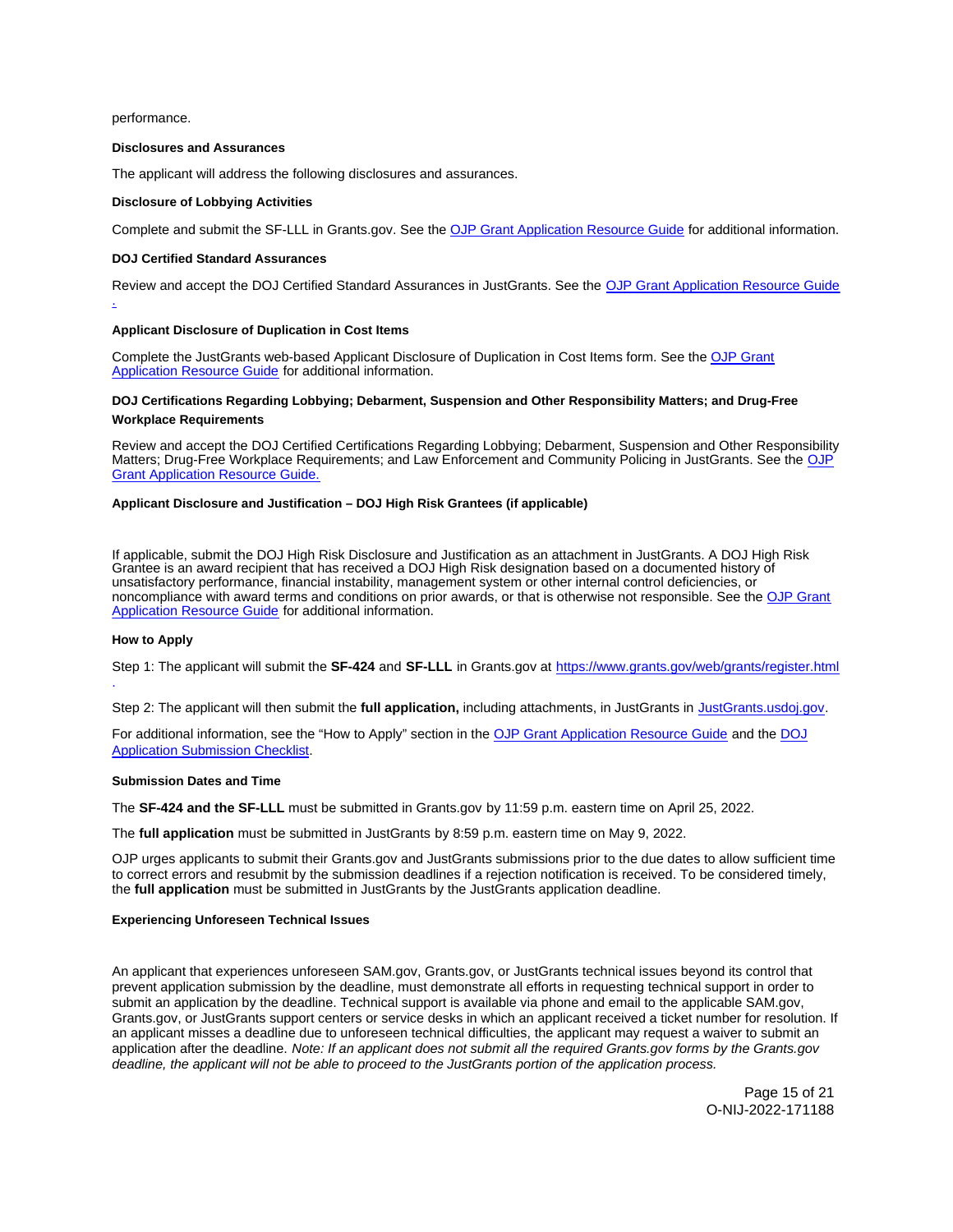<span id="page-16-0"></span>An applicant experiencing technical difficulties with the following systems must contact the associated support desk indicated below to report the technical issue and receive a tracking number:

- Grants.gov contact the [Grants.gov Customer Support Hotline](https://www.grants.gov/web/grants/support.html)
- SAM.gov contact the **SAM Help Desk (Federal Service Desk)**
- JustGrants contact the JustGrants Support Desk at [JustGrants.Support@usdoj.gov](mailto:JustGrants.Support@usdoj.gov) or 833-872-5175

An applicant requesting a waiver to submit a late application must document their request for technical assistance in an email to the OJP Response Center at [grants@ncjrs.gov](file:///C:/Users/local_Yehj/INetCache/Content.Outlook/20U4XBR7/grants@ncjrs.gov) **within 24 hours after the application deadline** to request approval to submit its application after the deadline. If an applicant has technical issues with [Grants.gov,](https://Grants.gov) the applicant must contact OJP Response Center within 24 hours of the [Grants.gov](https://Grants.gov) deadline to request approval to submit after the deadline. However, waiver requests will not be reviewed until after the JustGrants deadline to allow time for all waivers to be submitted. Waiver requests to submit after the submission deadline must:

- Describe the technical difficulties experienced;
- Include a timeline of the applicant's submission efforts (e.g., what date and time did the error occur, what date and time was action taken to resolve the issue and resubmit; and what date and time did support representatives respond)
- Include an attachment(s) of the complete grant application and all required documentation and material; and
- Include the applicant's DUNS number (or Unique Entity Identifier if applying after April 4, 2022), any applicable SAM.gov tracking number(s), [Grants.gov](https://Grants.gov) Help Desk, and JustGrants Support Desk Ticket Numbers.

OJP will review each request for late submission and required supporting documentation and notify the applicant whether the request has been approved or denied. For more details on the waiver process, OJP encourages applicants to review the "Experiencing Unforeseen Technical Issues" section in the [OJP Grant Application Resource Guide](https://www.ojp.gov/funding/apply/ojp-grant-application-resource-guide#experiencing-unforeseen-technical-issues).

## **Application Review Information**

## **Review Criteria**

#### **Merit Review Criteria**

Applications that meet the basic minimum requirements will be evaluated by peer reviewers on how the proposed project/program addresses the following criteria:

1. Statement of the Problem (understanding of the problem) (15%)

- Demonstrated understanding of the problem.
- Demonstrated importance of research questions, goals and objectives, including alignment with the aims of the solicitation.
- Demonstrated awareness of the state of current research.

2. Project Design and Implementation (quality and technical merit) (50%)

- Feasibility of proposed project.
- Soundness of methods and analytic and technical approach to addressing the stated aim(s) of the proposed project.
- Awareness of potential pitfalls of proposed project design and feasibility of proposed actions to minimize and/or mitigate them.
- Feasibility of completing the deliverables noted in the solicitation.

3. Capabilities and Competencies (capabilities, demonstrated productivity, and experience of the applicant organization and proposed project staff) (15%)

- Qualifications and experience of proposed project staff (that is, the principal investigator, any and all co-principal investigators, and all other individuals (and organizations) identified in the application (regardless of "investigator" status) who will be significantly involved in substantive aspects of the proposed project).
- Demonstrated ability of the applicant organization to implement the proposed strategies and manage the effort.

Page 16 of 21 O-NIJ-2022-171188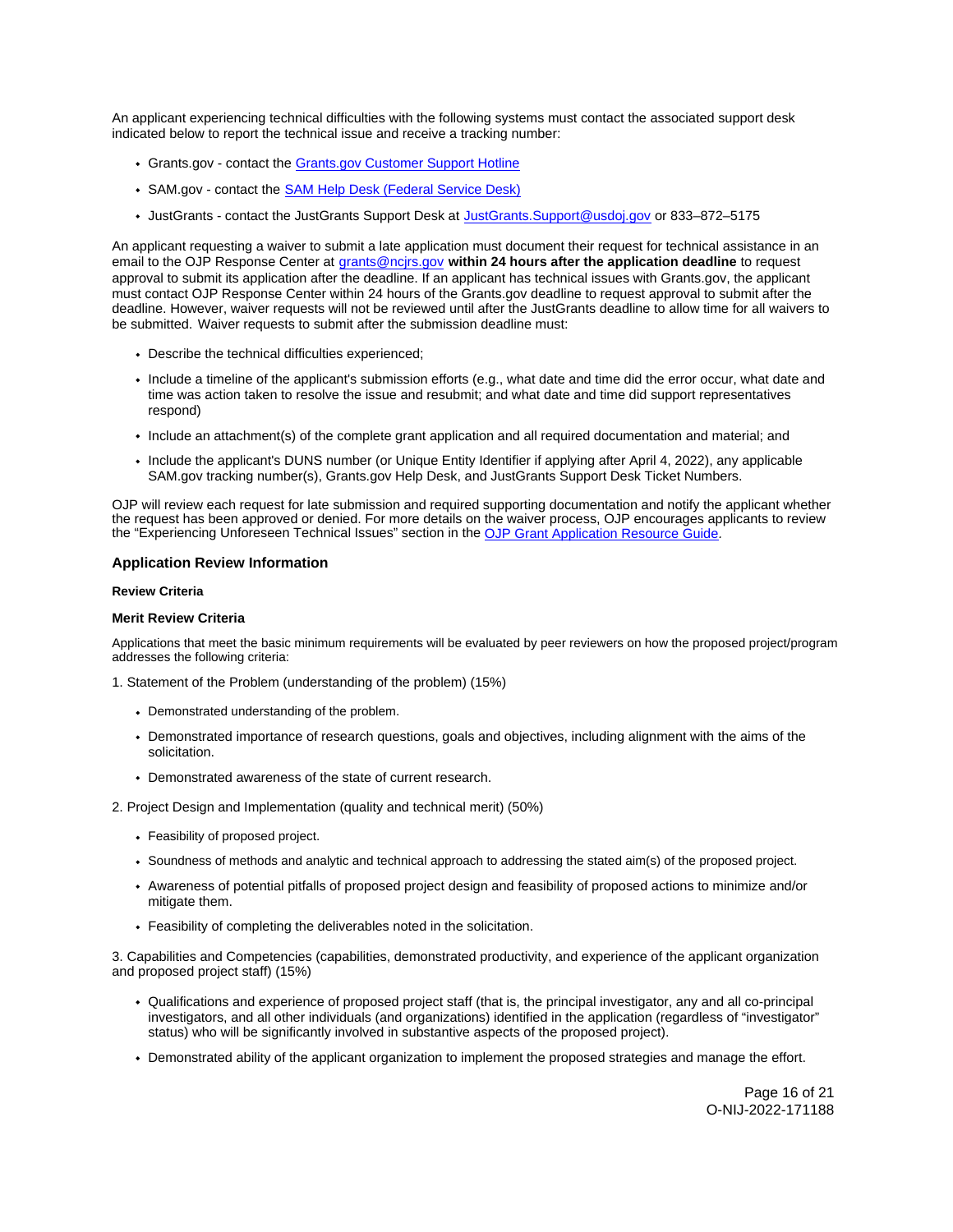- <span id="page-17-0"></span>Relationship between the capabilities/competencies of the proposed project staff (including the applicant organization) and the scope and strategies of the proposed project.
- 4. Potential Impact (20%)
	- Potential for a significant scientific or technical advance(s) that will improve criminal/juvenile justice in the United States.
	- Potential for significantly improved understanding of the stated criminal/juvenile justice problem.
	- Potential for innovative solution to address (all or a significant part of) the stated criminal/juvenile justice problem.
	- Strength and feasibility of the proposed dissemination plan to produce scholarly products (such as published, peerreviewed, scientific journal articles, book chapter(s) or book(s) in the academic press, technological prototypes, patented inventions, databases, standards or similar scientific products) as well as make summary information available to broader interested audiences, such as criminal justice practitioners or policymakers.

#### 5. Budget (0%)

In addition, peer reviewers will consider and may comment on the following additional items in the context of scientific and technical merit.

- Alignment of the proposed budget with proposed project activities.
- Total cost of the project relative to the perceived benefit (cost effectiveness).
- Appropriateness of the budget relative to the level of effort.
- Use of existing resources to conserve costs.

## **Other Review Criteria**

Other important considerations for NIJ include geographic diversity, strategic priorities (specifically including, but not limited to, those priority areas already mentioned), available funding, past performance, and the extent to which the Budget Worksheet and Budget Narrative (Web-based form) accurately explain project costs that are reasonable, necessary, and otherwise allowable under federal law and applicable federal cost principles.

#### **Review Process**

Applications submitted under this solicitation that meet basic minimum requirements, will be evaluated for technical merit by a peer review panel(s) in accordance with OJP peer review policy and procedures using the stated review criteria listed above.

OJP screens applications to ensure they meet the basic minimum requirements prior to conducting the peer review. Although specific requirements may vary, the following are common requirements applicable to all OJP solicitations:

- The application must be submitted by an eligible type of applicant.
- The application must request funding within programmatic funding constraints (if applicable).
- The application must be responsive to the scope of the solicitation.
- The application must include all items necessary to meet the basic minimum requirements.
- The application, if submitted by an applicant that is a DOJ High Risk Grantee, or is designated "high risk" by a federal grant-making agency outside of DOJ, must not have been determined by the NIJ Director to pose a substantial risk of program implementation failure, based on 1) the applicant's lack of sufficient progress in addressing required corrective actions necessary for removal of the DOJ High Risk Grantee (or non-DOJ high risk) designation, 2) the nature and severity of the issues leading to or accompanying the DOJ High Risk Grantee (or non-DOJ high risk) designation, and/or 3) the applicant's expected ability to manage grant funds and achieve grant goals and objectives.

Pursuant to the Part 200 Uniform Requirements, before award decisions are made, OJP also reviews information related to the degree of risk posed by the applicant. Among other things to help assess whether an applicant with one or more prior federal awards has a satisfactory record with respect to performance, integrity, and business ethics, OJP checks whether the applicant is listed in SAM as excluded from receiving a federal award.

In addition, if OJP anticipates that an award will exceed \$250,000 in federal funds, OJP also must review and consider any

Page 17 of 21 O-NIJ-2022-171188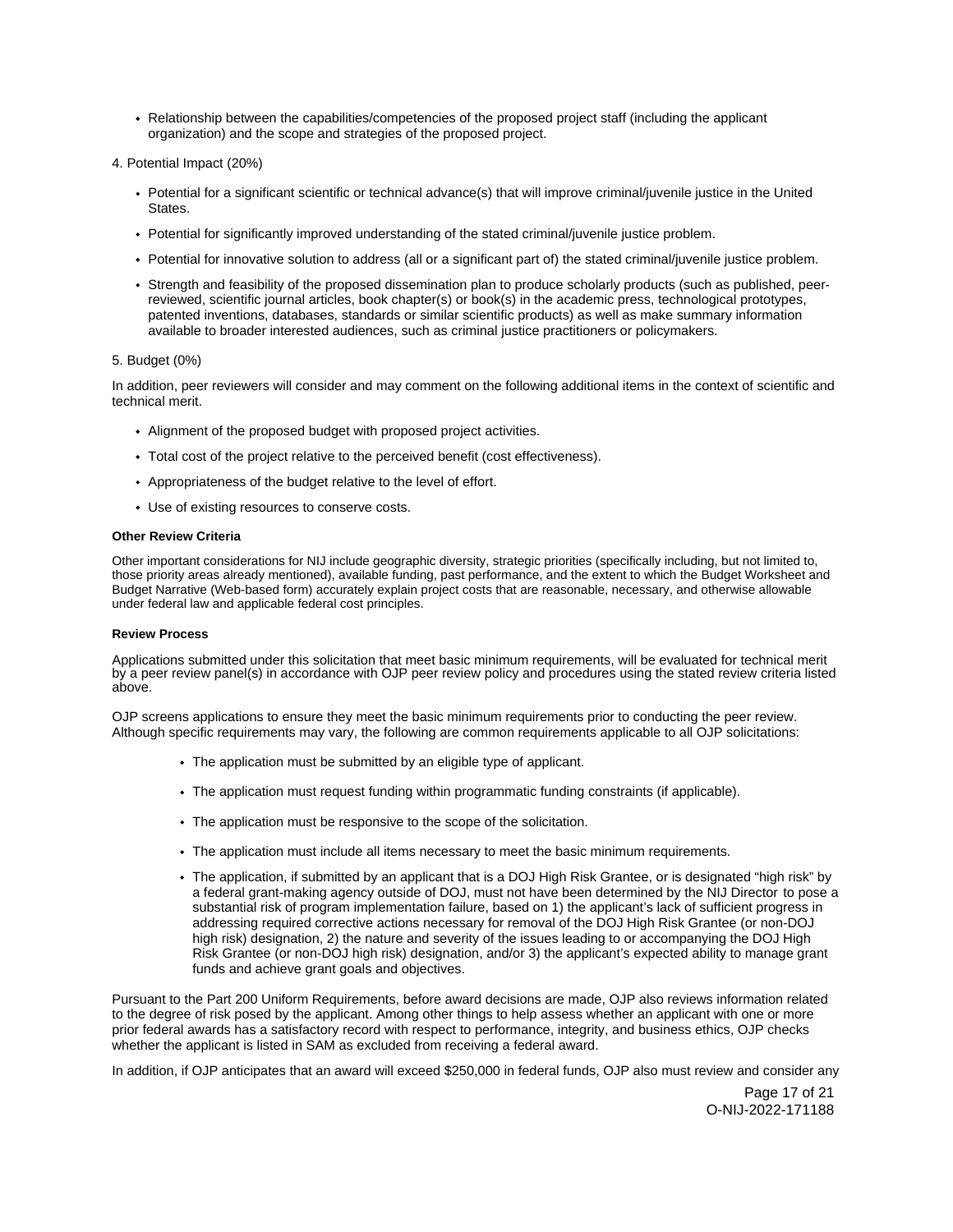<span id="page-18-0"></span>information about the applicant that appears in the non-public segment of the integrity and performance system accessible through SAM (currently, the Federal Awardee Performance and Integrity Information System, FAPIIS).

**Important note on FAPIIS:** An applicant may review and comment on any information about itself that currently appears in FAPIIS and was entered by a federal awarding agency. OJP will consider such comments by the applicant, in addition to the other information in FAPIIS, in its assessment of the risk posed by the applicant.

All final award decisions will be made by Director of the National Institute of Justice, who may consider not only peer review ratings and NIJ recommendations, but also other factors as indicated in this section.

## **Federal Award Administration Information**

#### **Federal Award Notices**

See the [OJP Grant Application Resource Guide](https://www.ojp.gov/funding/apply/ojp-grant-application-resource-guide#federal-award-notices) for information on award notifications and instructions.

#### **Administrative, National Policy, and Other Legal Requirements**

If selected for funding, in addition to implementing the funded project consistent with the OJP-approved application, the recipient must comply with all award conditions and all applicable requirements of federal statutes and regulations, including the applicable requirements referred to in the assurances and certifications executed in connection with award acceptance. For additional information on these legal requirements, see the "Administrative, National Policy, and Other Legal Requirements" section in the [OJP Grant Application Resource Guide.](https://www.ojp.gov/funding/apply/ojp-grant-application-resource-guide#administrative)

#### **Information Technology (IT) Security Clauses**

An application in response to this solicitation may require inclusion of information related to information technology security. See the [OJP Grant Application Resource Guide](https://www.ojp.gov/funding/apply/ojp-grant-application-resource-guide#information-technology) for information on information technology security.

#### **General Information about Post-Federal Award Reporting Requirements**

In addition to the deliverables described in the "Program Description" section, all award recipients under this solicitation will be required to submit certain reports and data.

Required reports. Award recipients typically must submit quarterly financial reports, semi-annual performance reports, final financial and performance reports, final research reports, and, if applicable, an annual audit report in accordance with the Part 200 Uniform Requirements or specific award conditions. Future awards and fund drawdowns may be withheld if reports are delinquent. (In appropriate cases, OJP may require additional reports.)

See the [OJP Grant Application Resource Guide](https://www.ojp.gov/funding/apply/ojp-grant-application-resource-guide#general-information) for additional information on specific post-award reporting requirements, including performance measure data.

## **Federal Awarding Agency Contact(s)**

For questions directed to the Federal Awarding Agency, see OJP Response Center contact information on page 2.

For contact information for [Grants.gov](https://Grants.gov), see on page 2.

For contact information for JustGrants, see on page 2.

#### **Other Information**

#### **Freedom of Information and Privacy Act (5 U.S.C. 552 and 5 U.S.C. 552a)**

See the [OJP Grant Application Resource Guide](https://www.ojp.gov/funding/apply/ojp-grant-application-resource-guide#foia) for information on the Freedom of Information and Privacy Act (5 U.S.C. 552 and 5 U.S.C. 552a).

#### **Provide Feedback to OJP**

See the [OJP Grant Application Resource Guide](https://www.ojp.gov/funding/apply/ojp-grant-application-resource-guide#feedback) for information on how to provide feedback to OJP.

#### **Performance Measures**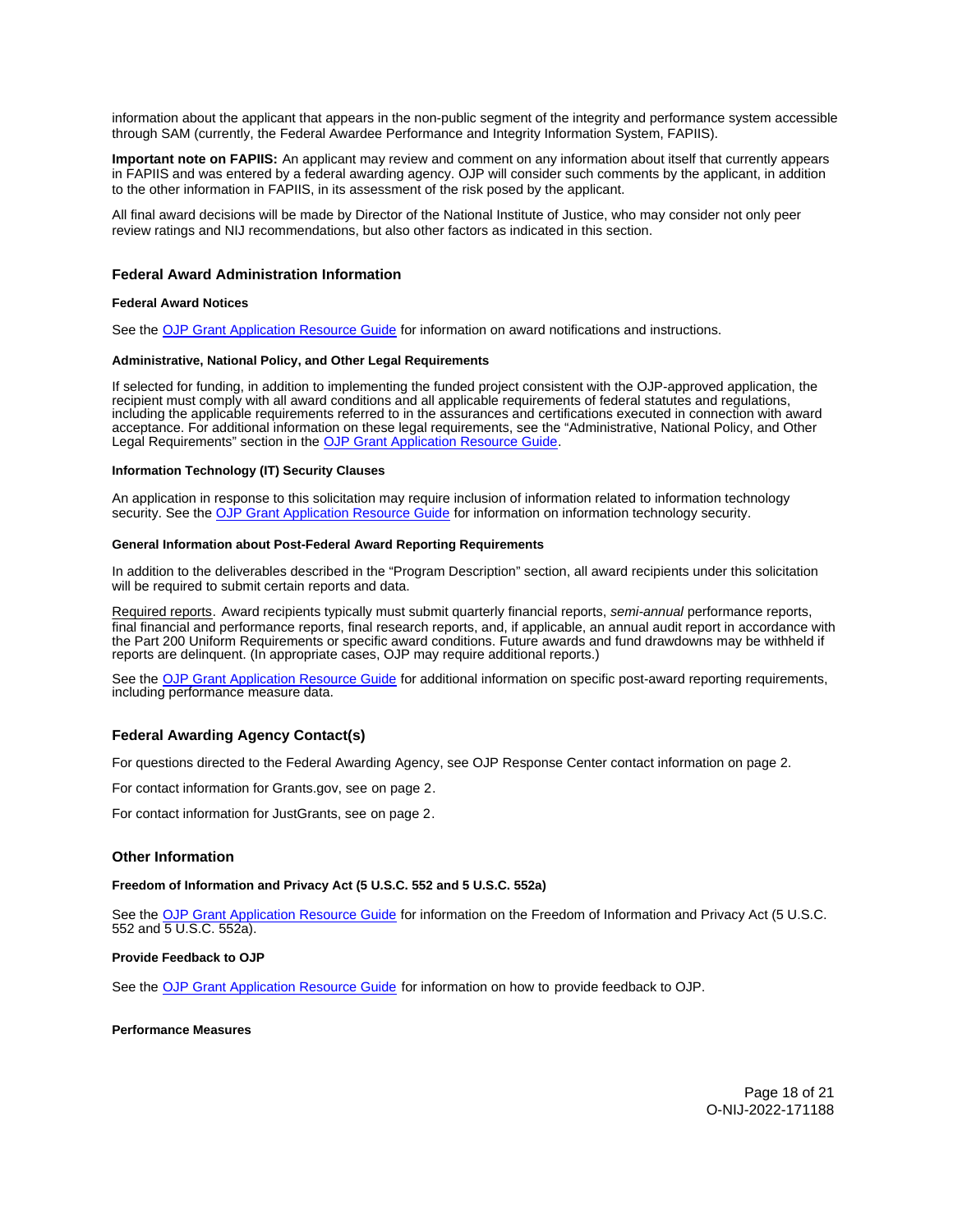<span id="page-19-0"></span>

| <b>Objective</b>                                                                                                                                     | <b>Performance Measure(s)</b>                                                                                                                                                                                                                                                                                                                                                                                                                                                                                                                                                                                                                                               | <b>Data Recipient Provides</b>                                                                                                                                                                                                                     |
|------------------------------------------------------------------------------------------------------------------------------------------------------|-----------------------------------------------------------------------------------------------------------------------------------------------------------------------------------------------------------------------------------------------------------------------------------------------------------------------------------------------------------------------------------------------------------------------------------------------------------------------------------------------------------------------------------------------------------------------------------------------------------------------------------------------------------------------------|----------------------------------------------------------------------------------------------------------------------------------------------------------------------------------------------------------------------------------------------------|
| Conduct research in social and<br>behavioral sciences having clear<br>implications for criminal justice policy<br>and practice in the United States. | 1. Relevance to the needs of the field<br>as measured by whether the project's<br>substantive scope did not deviate from<br>the funded project or any subsequent<br>agency-approved modifications to the<br>scope.                                                                                                                                                                                                                                                                                                                                                                                                                                                          | 1. Quarterly financial reports, semi-<br>annual and final performance reports,<br>and products of the work performed<br>under the NIJ award (including, at<br>minimum, a final research report). If<br>applicable, an annual audit report.         |
|                                                                                                                                                      | 2. Quality of the research as<br>demonstrated by the scholarly<br>products that result in whole or in part<br>from work funded under the NIJ<br>award, such as published, peer-<br>reviewed, scientific journal articles,<br>and/or (as appropriate for the funded<br>project) law review journal articles,<br>book chapter(s) or book(s) in the<br>academic press, technological<br>prototypes, patented inventions, or<br>similar scientific products.<br>3. Quality of management as<br>measured by such factors as whether<br>significant project milestones were<br>achieved, reporting and other<br>deadlines were met, and costs<br>remained within approved limits. | 2. List of citation(s) to all scholarly<br>products that resulted in whole or in<br>part from work funded under the NIJ<br>award.<br>3. If applicable, each data set that<br>resulted in whole or in part from work<br>funded under the NIJ award. |

## **Application Checklist**

## **NIJ FY22 Research and Evaluation on School Safety**

This application checklist has been created as an aid in developing an application. The DOJ Application Submission [Checklist](https://justicegrants.usdoj.gov/sites/g/files/xyckuh296/files/media/document/appln-submission-checklist.pdf) is another resource.

## **What an Applicant Must Do:**

Prior to registering in [Grants.gov](https://Grants.gov):

- Confirm your Entity's [System Award Management \(SAM\)](https://sam.gov/SAM/) Registration Information (see OJP Grant **[Application Resource Guide\)](https://www.ojp.gov/funding/apply/ojp-grant-application-resource-guide#apply)**
- Acquire a SAM Unique Entity Identifier (UEI):
	- If applying before April 4, 2022, obtain or confirm your Data Universal Number System (DUNS) number at [www.dnb.com.](http://www.dnb.com)
	- On April 4, 2022, the federal government will stop using DUNS and start using the new SAM UEI .

To register in [Grants.gov](https://Grants.gov):

- Acquire an AOR and a [Grants.gov](https://Grants.gov) username and password (see [OJP Grant Application Resource Guide\)](https://www.ojp.gov/funding/apply/ojp-grant-application-resource-guide#apply)
- Acquire AOR confirmation from the E-Business Point of Contact (E-Biz POC) (see OJP Grant Application [Resource Guide\)](https://www.ojp.gov/funding/apply/ojp-grant-application-resource-guide#apply)

To find the funding opportunity:

- Search for the funding opportunity in [Grants.gov](https://Grants.gov) using the opportunity number, Assistance Listing or keyword(s)
- Access the funding opportunity and application package (see Step 7 in OJP Grant Application Resource [Guide\)](https://www.ojp.gov/funding/apply/ojp-grant-application-resource-guide#apply)

Page 19 of 21 O-NIJ-2022-171188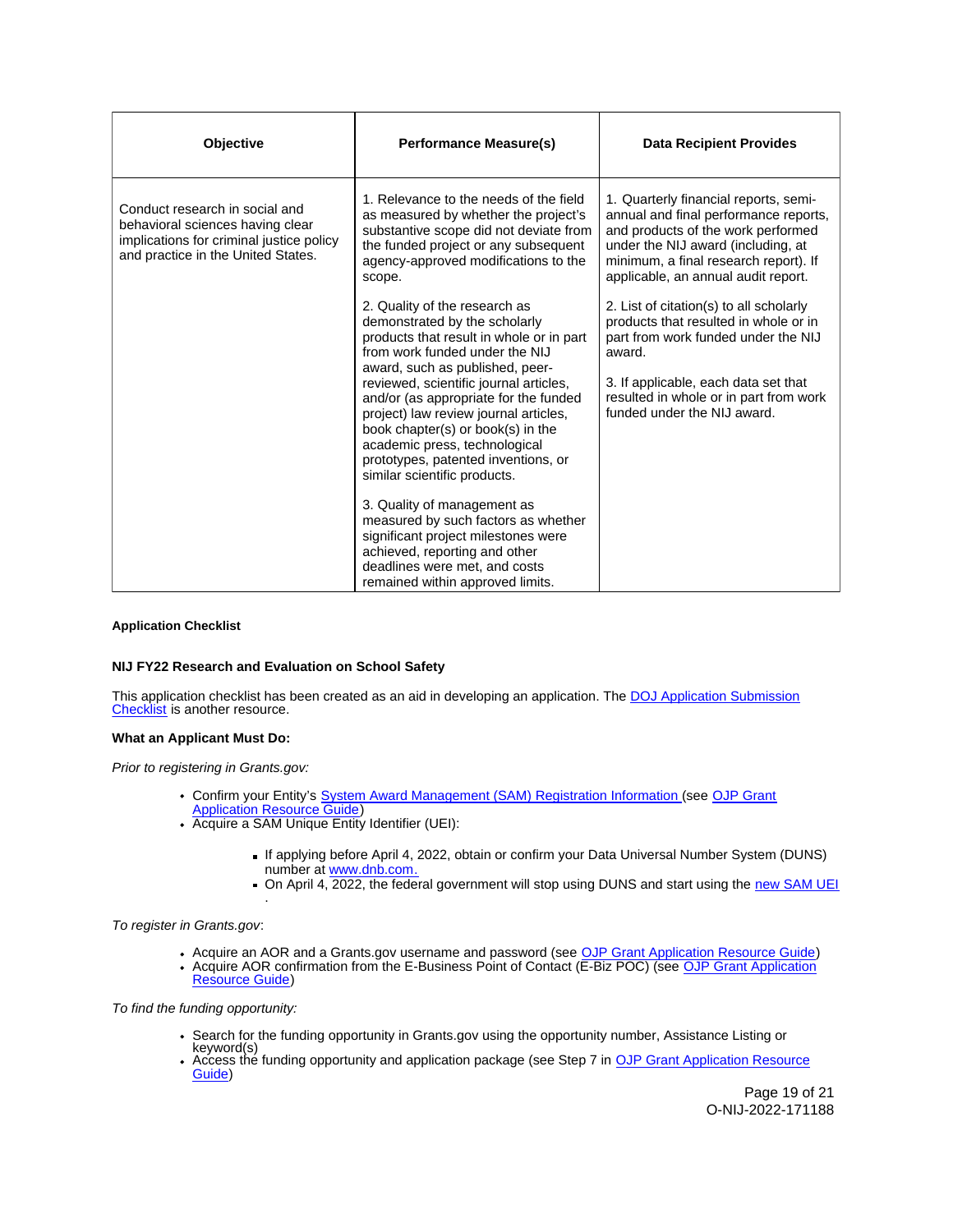- Sign up for [Grants.gov](https://Grants.gov) email [notifications](https://www.grants.gov/web/grants/manage-subscriptions.html) (optional) (see [OJP Grant Application Resource Guide\)](https://www.ojp.gov/funding/apply/ojp-grant-application-resource-guide#apply)
- Read Important Notice: Applying for Grants in Grants.gov
- Read OJP policy and guidance on conference approval, planning, and reporting available at [ojp.gov/financialguide/DOJ/PostawardRequirements/chapter3.10a.htm](https://ojp.gov/financialguide/DOJ/PostawardRequirements/chapter3.10a.htm) (see [OJP Grant Application](https://www.ojp.gov/funding/apply/ojp-grant-application-resource-guide#prior-approval)  [Resource Guide](https://www.ojp.gov/funding/apply/ojp-grant-application-resource-guide#prior-approval)

## **Overview of Post-Award Legal Requirements:**

Review the "[Overview of Legal Requirements Generally Applicable to OJP Grants and Cooperative](https://www.ojp.gov/funding/explore/legal-overview-awards)  [Agreements - FY 2022 Awards"](https://www.ojp.gov/funding/explore/legal-overview-awards) in the [OJP Funding Resource Center.](https://www.ojp.gov/funding/explore/legal-overview-awards)

## **Review Scope Requirement:**

The federal amount requested is within the allowable limit(s) of \$6 million.

## **Review Eligibility Requirement:** See cover page.

~~~

#### **Prepare to submit the Application for Federal Assistance standard form (SF)-424 and Disclosure of Lobbying Activities form (SF-LLL)**

- Review Information to complete the Application for Federal Assistance (SF-424) in [Grants.gov](https://Grants.gov)
- Complete Standard Applicant Information (SF-424 information from [Grants.gov\)](https://Grants.gov)
- Submit the **SF-424** and **SF-LLL** in [Grants.gov](https://Grants.gov)

After the SF-424 and SF-LLL submission in [Grants.gov](https://Grants.gov), receive [Grants.gov](https://Grants.gov) email notifications that:

- 
- Submission has been received in [Grants.gov](https://Grants.gov)<br>• Submission has either been succ[essfully valid](https://Grants.gov)ated or rejected with errors (see OJP Grant Application [Resource Guide\)](https://www.ojp.gov/funding/apply/ojp-grant-application-resource-guide#apply)

If no [Grants.gov](https://Grants.gov) receipt and validation, or error notifications are received:

Contact OJP Response Center at 800-518-4726, 606-545-5035, at [Grants.gov](https://Grants.gov) customer support webpage, or email at [support@grants.gov](mailto:support@grants.gov) regarding technical difficulties (see [OJP Grant Application Resource Guide\)](https://www.ojp.gov/funding/apply/ojp-grant-application-resource-guide#apply)

Receive email notification to complete application in JustGrants:

• Proceed to complete application in JustGrants

## **Content of Application Submission: Critical Application Elements**

The following items are critical application elements required to pass the basic minimum requirements review. If OJP determines that an application does not include the following elements, it will neither proceed to peer review, nor receive further consideration.

- Proposal Narrative
- Budget Worksheet and Budget Narrative (web-based form)
- Curriculum Vitae/Resumes for Key Personnel

~~~

#### **Budget and Associated Documentation:**

- Indirect Cost Rate Agreement (if applicable) (see [OJP Grant Application Resource Guide\)](https://www.ojp.gov/funding/apply/ojp-grant-application-resource-guide#indirect-cost)
- Financial Management and System of Internal Controls Questionnaire (see [OJP Grant Application Resource](https://www.ojp.gov/funding/apply/ojp-grant-application-resource-guide#fm-internal-controls-questionnaire)  [Guide\)](https://www.ojp.gov/funding/apply/ojp-grant-application-resource-guide#fm-internal-controls-questionnaire)
- Disclosure of Process related to Executive Compensation (see [OJP Grant Application Resource Guide\)](https://www.ojp.gov/funding/apply/ojp-grant-application-resource-guide#disclosure-process-executive)

## **Additional Application Components:**

- Tribal Authorizing Resolution (if applicable) (see [OJP Grant Application Resource Guide\)](https://www.ojp.gov/funding/apply/ojp-grant-application-resource-guide#tribal-authorizing-resolution)
- Research and Evaluation Independence and Integrity (see [OJP Grant Application Resource Guide\)](https://www.ojp.gov/funding/apply/ojp-grant-application-resource-guide#research-evaluation)
- Request and Justification for Employee Compensation; Waiver (if applicable) (see [OJP Grant Application](https://www.ojp.gov/funding/apply/ojp-grant-application-resource-guide#limitation-use-award)  [Resource Guide\)](https://www.ojp.gov/funding/apply/ojp-grant-application-resource-guide#limitation-use-award)